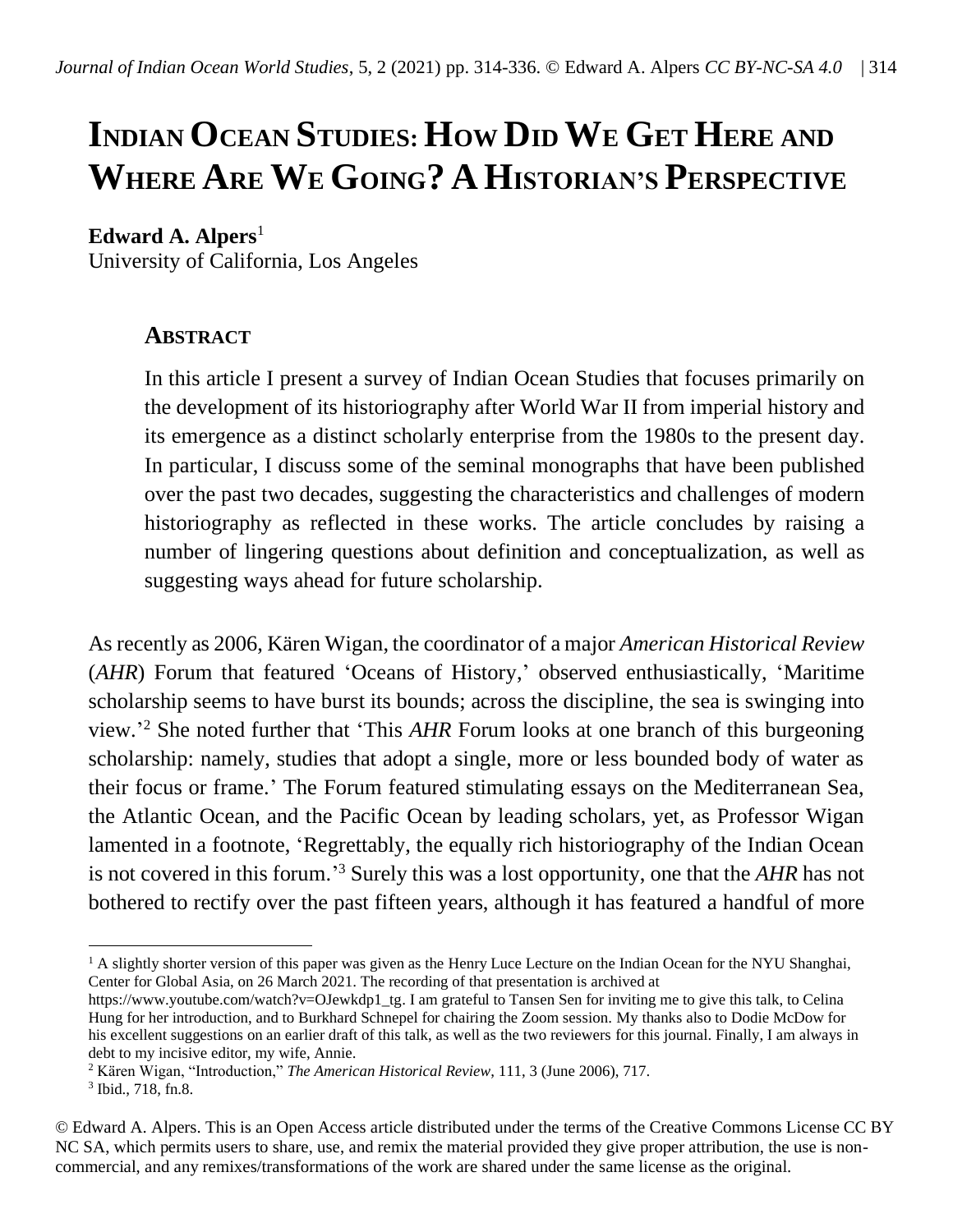focused research articles and a forum on Indian Ocean topics.<sup>4</sup> In this article, I offer a survey that, while it does not focus exclusively on the historiography of the Indian Ocean, seeks to locate the broader scholarly literature across numerous disciplines in the humanities and social sciences on the Indian Ocean world (IOW) in an historical context and looks hopefully to the future of Indian Ocean Studies. Accordingly, I adopt a chronological approach that emphasizes the main interpretive tendencies and innovations that have developed in the scholarship over time.

### **FIRST GENERATION OF POST-WWII SCHOLARSHIP**

Where to begin? The earliest attempt to deal historically in a serious, if popular, account was penned not by a historian, but by a renowned world sailor, Alan Villiers, author of the well-known account of his travels from Kuwait to the Swahili coast aboard the Kuwaiti boom 'Triumph of Righteousness' in 1938. <sup>5</sup> Although Villiers's *Monsoon Seas: The Story of the Indian Ocean* is largely forgotten by modern scholars, it is actually well-researched and informed by his own extensive experience of seeing things from the sea, thus giving him a quite different perspective than most sedentary scholars.<sup>6</sup> In many respects, then, Villiers embodied the kind of interdisciplinary approach to Indian Ocean Studies that we in the academy today advocate. If pushed to name a pioneering study of Indian Ocean history, however, most contemporary historians would identify a volume by the prolific Archivist in Chief of Mauritius, Auguste Toussaint, whose understandable island-centric approach was published in French in 1961 and translated into English in 1966.<sup>7</sup> But as it happens, in 1955 a French linguist working in Madagascar on the Malagasy language, Jacques Auber, published another overlooked history.<sup>8</sup> Taken together, what these

<sup>4</sup> See: Sunil S. Amrith, "Tamil diasporas across the Bay of Bengal," *AHR*, 114, 3 (2009), 547-72; Sana Aiyar, "Anticolonial homelands across the Indian Ocean: The politics of the Indian diaspora in Kenya, ca. 1930-1950," *AHR*, 116, 4 (2011), 987- 1013; Sebastian R. Prange, "A trade of no dishonor: Piracy, commerce, and community in the western Indian Ocean, twelfth to sixteenth century," *AHR*, 116, 5 (2011), 1269-93; "AHR roundtable: History meets fiction in the Indian Ocean: On Amitav Ghosh's Ibis Trilogy," contributions by Clare Anderson, Gaurav Desai, Mark R. Frost, Pedro Machado, and Amitav Ghosh, *AHR*, 121, 5 (2016), 1521-65; Nile Green, "The waves of heterotopia: Toward a vernacular intellectual history of the Indian Ocean," *AHR*, 123, 3 (2018), 846-74.

<sup>5</sup> Alan Villiers, *Sons of Sinbad* (New York: Charles Scribner's Sons, 1940).

<sup>6</sup> Villiers, *Monsoon Seas: The story of the Indian Ocean* (New York: McGraw-Hill, 1952).

<sup>7</sup> Auguste Toussaint, *Histoire de l'océan Indien* (Paris: Presses Universitaires de France, 1961); Auguste Toussaint, *History of the Indian Ocean*, trans. June Guicharnaud (London: Routledge and Kegan Paul, 1966).

<sup>8</sup> Jacques Auber, *Histoire de l'océan Indien* (Tananarive: Soicété Lilloise d'Imprimerie de Tananarive, 1955). To my knowledge the only contemporary historians who have acknowledged Auber's book are: Pier M. Larson, "African diasporas and the Atlantic," in *The Atlantic in Global History, 1500-2000*, eds. Jorge Cañizares-Esguerra and Erik R. Seeman (Upper Saddle River, NJ: Prentice Hall, 2007), 132, 144 fn.13; Richard B. Allen, *European Slave Trading in the Indian Ocean, 1500-1850* (Athens: Ohio University Press, 2014), 4 fn.16.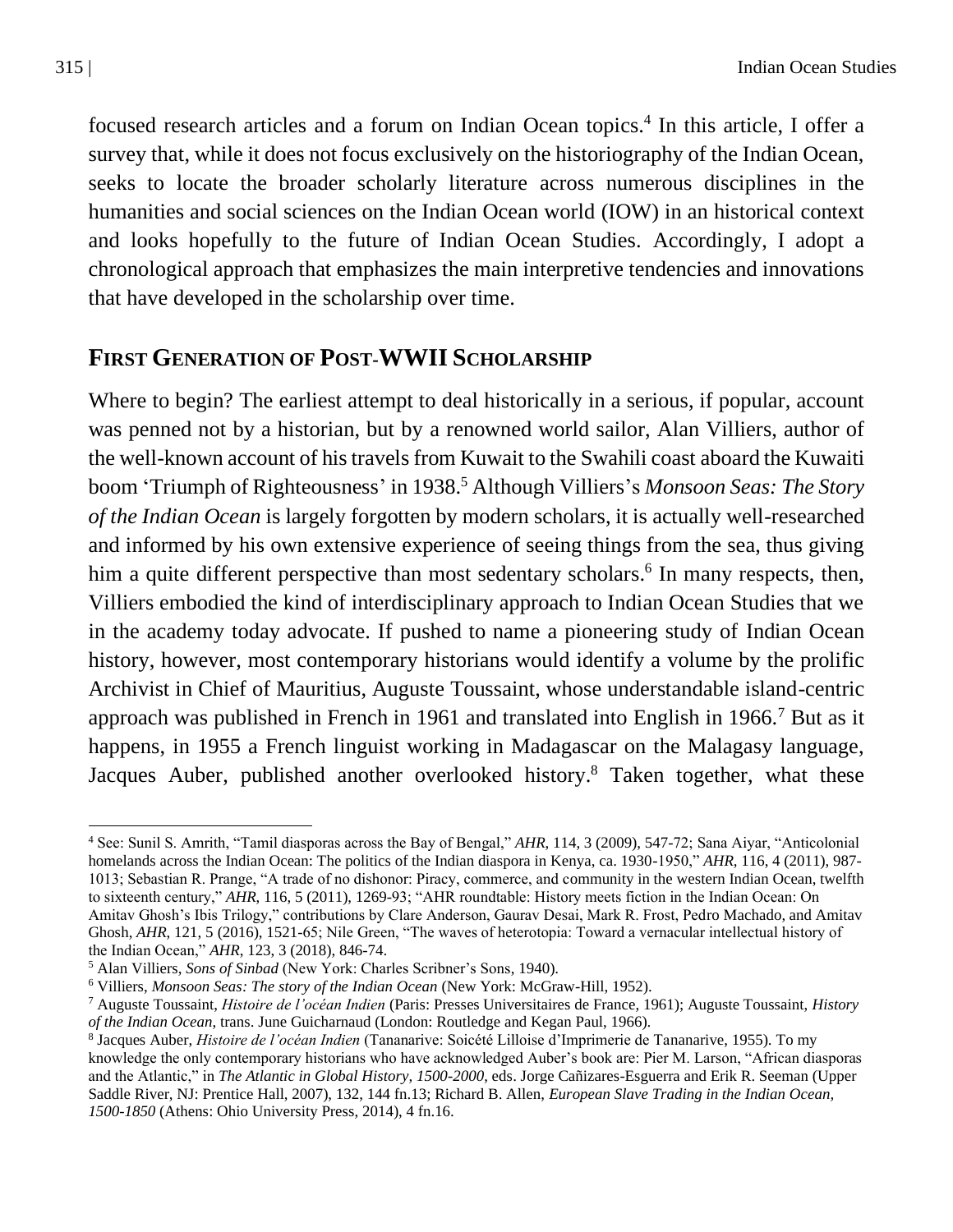pioneering studies suggest is that the Indian Ocean had not yet achieved the kind of wider recognition as a legitimate field of scholarship that it presently enjoys. Moreover, although certain scholars did recognize the significance of the Indian Ocean, they did so not as an object of study in itself, but within the context of some other historical unit of study.

Indeed, the Indian Ocean was not entirely ignored by a handful of imperial historians such as Holden Furber. Writing in the late 1940s about the English East India Company, Furber broke new ground in imperial historiography by emphasizing the importance of the Asian-dominated 'country trade' as underlying the company's commercial success. In so doing, he revealed himself to be an important observer of Indian Ocean trade in the late eighteenth century.<sup>9</sup> By any measure, however, the leading proponent of an Indian Ocean-based historiography in the 1950s and 1960s was Charles R. Boxer, who happened also to be one of my Ph.D. thesis examiners at the University of London. Boxer was an exceptionally prolific scholar whose work spanned both the Atlantic and Indian Ocean worlds. But from our watery perspective, perhaps his three most significant contributions were *The Great Ship from Amacon* (1959), *The Dutch Seaborne Empire* (1965), and *The Portuguese Seaborne Empire* (1969).<sup>10</sup> Although the focus of each of these books was on an aspect of European expansion, and the latter two titles were not exclusively focused on the Indian Ocean, Boxer was always alert to the hazards of seafaring and the significance of naval power in his scholarship. Also noteworthy during this period was Gerald Graham's study of Great Britain in the Indian Ocean during the first half of the nineteenth century, which specifically highlighted 'maritime enterprise' in its subtitle. $11$ 

In addition to a brace of studies by Toussaint and Furber that built upon their earlier work,<sup>12</sup> perhaps the most significant scholarly contributions to Indian Ocean historiography in the 1970s were by Jean Aubin and Niels Steensgaard. Both focused on the post-1500 period of European maritime intrusion. Aubin's scholarship focused on his

<sup>9</sup> Holden Furber, *John Company at Work: A study of European expansion in India in the late eighteenth century* (Cambridge, MA: Harvard University Press, 1948).

<sup>&</sup>lt;sup>10</sup> Charles R. Boxer, *The Great Ship from Amacon; Annals of Macao and the old Japan trade* (Lisboa: Centro de Estudos Históricos Ultramarinos, 1959); Charles R. Boxer, *The Dutch Seaborne Empire, 1600-1800* (London: Hutchinson, 1965); Charles R. Boxer, *The Portuguese Seaborne Empire, 1425-1825* (London: Hutchinson, 1969).

<sup>11</sup> Gerald S. Graham, *Great Britain in the Indian Ocean: A study of maritime enterprise, 1810-1850* (Oxford: Clarendon Press, 1967). Interestingly, Graham was a colleague of Boxer at King's College London during these years. For a more recent study, see: Thomas R. Metcalf, *Imperial Connections. India in the India Ocean arena,1860-1920* (Berkeley, CA: University of California Press, 2007).

<sup>12</sup> Auguste Toussaint, *L'océan Indien au XVIII<sup>e</sup> siècle* (Paris: Flammarion, 1974); Holden Furber, *Rival Empires of Trade in the Orient, 1600-1800. Europe and the world in the age of expansion*, II (Minneapolis: University of Minnesota Press, 1976).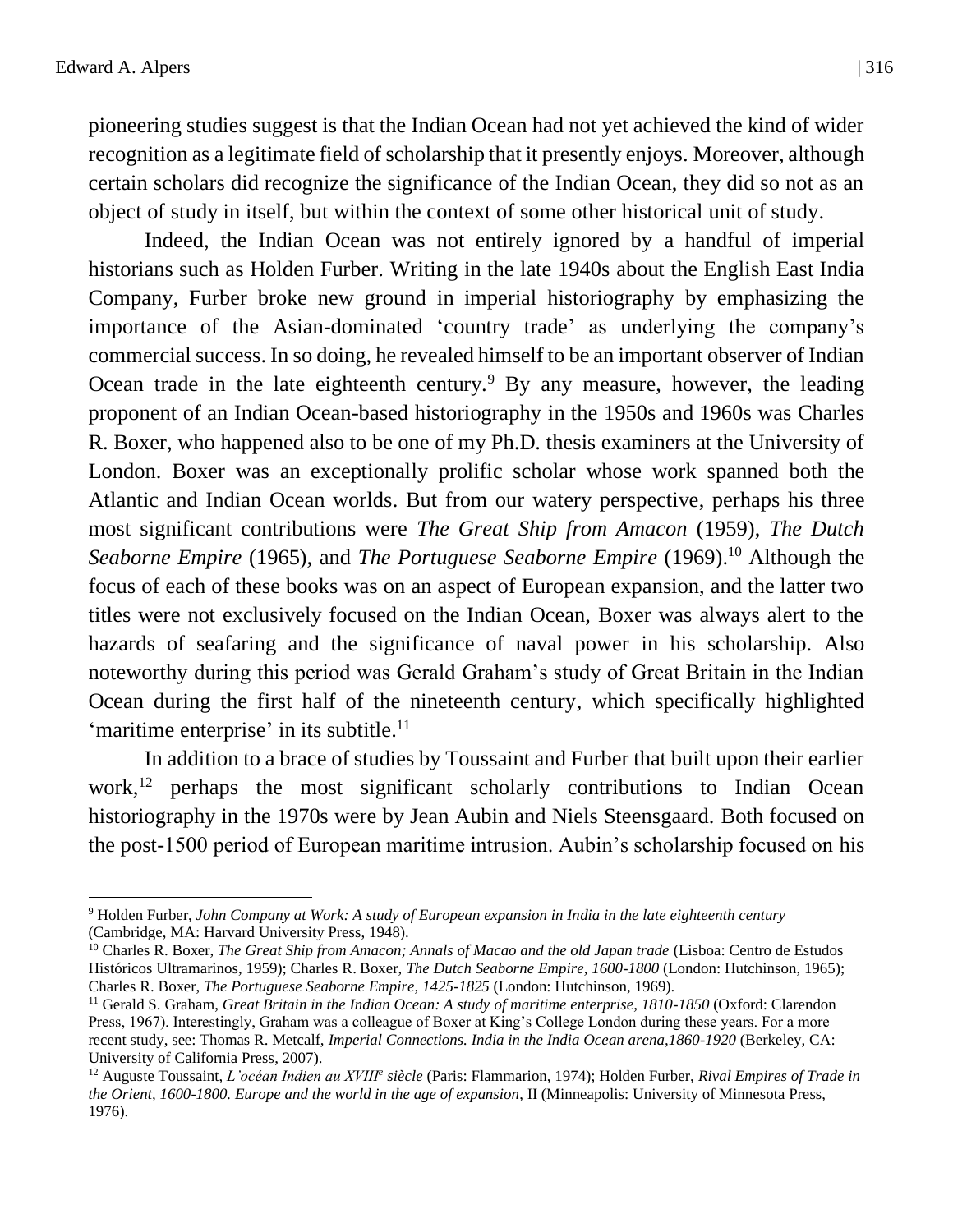careful analysis of both Portuguese and Indian Ocean language sources (mainly Arabic and Persian) for the sixteenth century. While his emphasis was on Asian centers of confrontation with the Portuguese, rather than on maritime affairs, his scholarship was certainly germane to Indian Ocean Studies.<sup>13</sup> Steensgaard's major contribution was his thesis that there was a fundamental economic and institutional break in 1600 that marked the demise of the so-called "pedlar trade" that characterized Indian Ocean trade of both the pre-1500 period and the sixteenth-century Portuguese *Estado da Índia* as both the English and Dutch merchant companies surpassed the older commercial regime.<sup>14</sup> What stands out, of course, is that all of this post-World War II Indian Ocean historiography is ultimately about European expansion, rather than the IOW on its own terms. For a distinct field of Indian Ocean Studies to emerge in its own right depended on a coming together of several larger factors, among these the refiguring of historical scholarship in a postcolonial world and the consequent development of World History as a field of inquiry and instruction.

## **THE NEW INDIAN OCEAN HISTORIOGRAPHY**

From the mid-1970s, three important publications occurred that marked a new beginning in Indian Ocean studies. First was the appearance of a collection of papers presented at a 1967 Nairobi conference on 'East Africa and the Orient.' While the focus was on Africa, the scope of papers presented ranged across the Indian Ocean and included chapters on both Arabic and Chinese sources for East African history.<sup>15</sup> This volume was followed by the proceedings of the initial meeting of the International Conference on Indian Ocean Studies (ICIOS), which was organized in August 1979 by Frank Broeze and Kenneth McPherson and convened at Perth, Western Australia, where both taught. During this period, Perth offered a unique venue both because of its outward orientation to the Indian Ocean and insular Southeast Asia, and as a viable meeting place when South Africa was still under apartheid rule and other Indian Ocean nations were mainly preoccupied with internal affairs. Conference proceedings were published in six volumes that covered

<sup>13</sup> *Mare Luso-Indicum. Études et documents sur l'histoire de l'océan Indien et des pays riverains à l'époque de la domination portugaise* (Centre de Recherches d'Histoire et de Philologie de la IV Section de l'École pratique des Hautes Études, Geneva: Librarie Droz), Tome I (1971); Tome II (1973); Tome III (1976); Tome IV (1980).

<sup>14</sup> Niels Steensgaard, *Carracks, Caravans and Companies. The structural crisis in the European-Asian trade in the early 17th Century* (Lund: Studentlitteratur, 1973), republished as: *The Asian Trade Revolution of the Seventeenth Century: The East India companies and the decline of the caravan trade* (Chicago: University of Chicago Press, 1974).

<sup>15</sup> H. Neville Chittick and Robert I. Rotberg (eds.), *East Africa and the Orient: Cultural syntheses in pre-colonial times* (New York: Africana Publishing, 1975).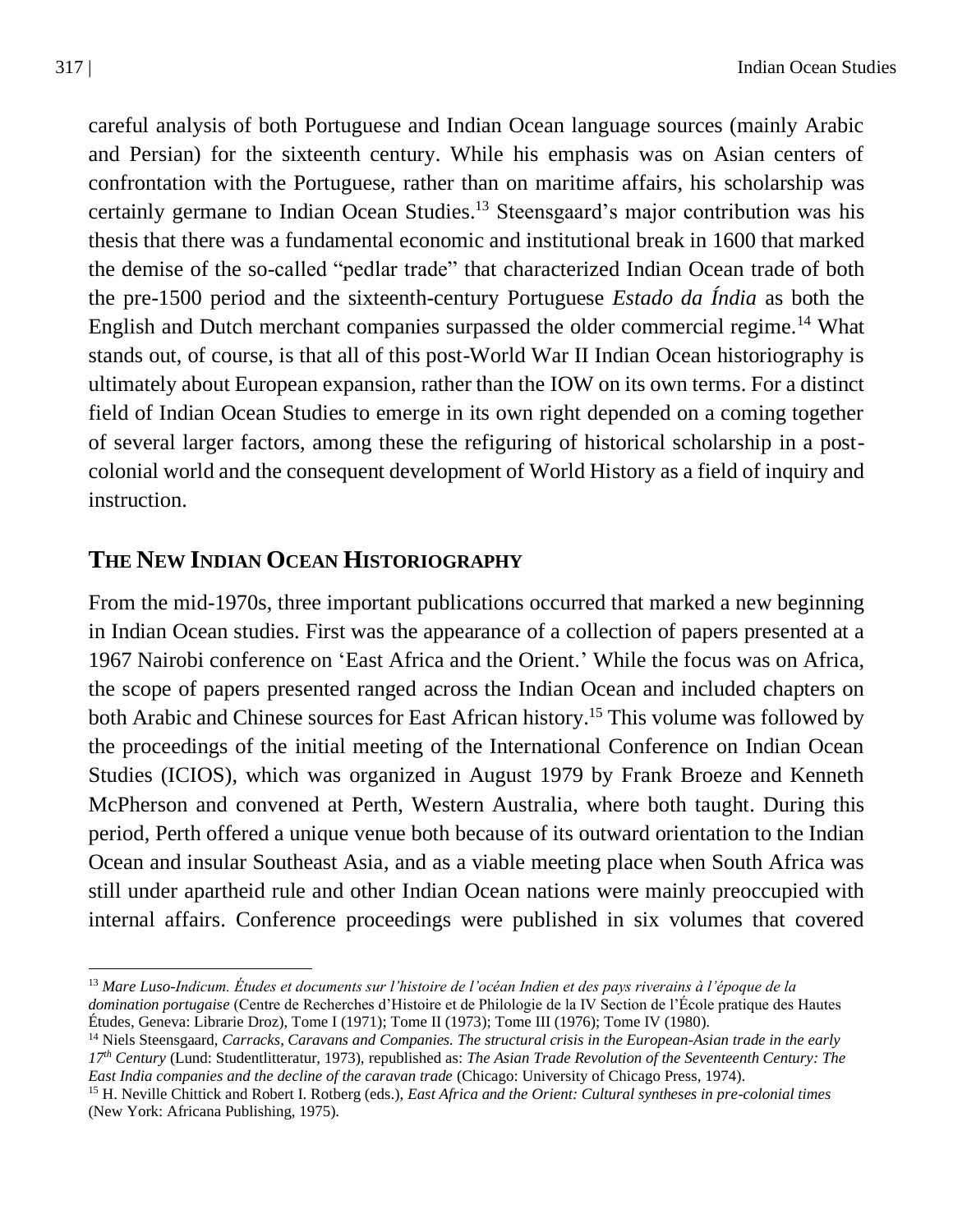environment and resources, trade and development, the history of commercial exchange and maritime transport, international politics, cultural exchanges and influence, and archives and resources for study.<sup>16</sup> A year later, in 1980, UNESCO published the report and papers of a critical seminar on the Indian Ocean that it had organized at Port Louis, Mauritius in July 1974 as part of the planning process for its *General History of Africa*. 17 According to the anonymous Introduction to this pioneering collection, 'the twofold purpose of the meeting was, first, to take stock of the present state of knowledge and, secondly, to co-ordinate several existing programmes and, possibly, to put forward proposals for a new pluricontinental and intercultural programme among the various research specialists and institutions concerned.<sup>18</sup> It is worth noting, however, that even in a meeting devoted to the Indian Ocean, the term 'pluricontinental' reminds us that the focus remained land bound, rather than on the sea. The book is divided into four sections: 'Part I, Historical cultural and commercial contacts across the Indian Ocean; Part II, The settlement of Madagascar and neighbouring islands; Part III, Indian Ocean studies; Part IV, Meeting of experts.' Individual contributions included chapters that indicated the connections between different continental sub-regions of the IOW as they affected eastern Africa. Of particular note is the chapter by James de Vere Allen, 'A proposal for Indian Ocean studies,' in which he notes the importance of delineating 'a definition of the Indian Ocean as a study-area.<sup>'19</sup> Born in Kenya to Australian parents, Allen spent the early years of his academic career at Kuala Lumpur before he returned to East Africa and immersed himself in Swahili culture, giving him an Indian Ocean perspective that had eluded most previous scholars.<sup>20</sup> In his brief chapter, Allen suggests 'three layers of unity.' These included, first, 'racial unity of a sort provided by Malay and other migrations; secondly, cultural unity radiating out from the Indian subcontinent; and, thirdly, the religious unity provided by Islam...<sup>'21</sup> However problematic we may regard Allen's suggested layers, they nevertheless reveal an initial attempt to grapple with the challenge of conceptualizing the IOW and Indian Ocean studies. Equally, the ambitious, if not always realized, recommendations of the UNESCO experts show the way towards the proliferation of Indian Ocean studies scholarship that has developed since 1980.

<sup>16</sup> *The Indian Ocean in Focus: International conference on Indian Ocean studies* (Perth, 1979).

<sup>17</sup> *Historical Relations Across the Indian Ocean* (Paris: UNESCO, 1980).

<sup>18</sup> Ibid., 9-10.

<sup>19</sup> Ibid., 138.

<sup>20</sup> Marc Horton, "James de Vere Allen 1936-1990," *Azania*, 25 (1990), 108-9.

<sup>21</sup> *Historical Relations Across the Indian Ocean*, 140.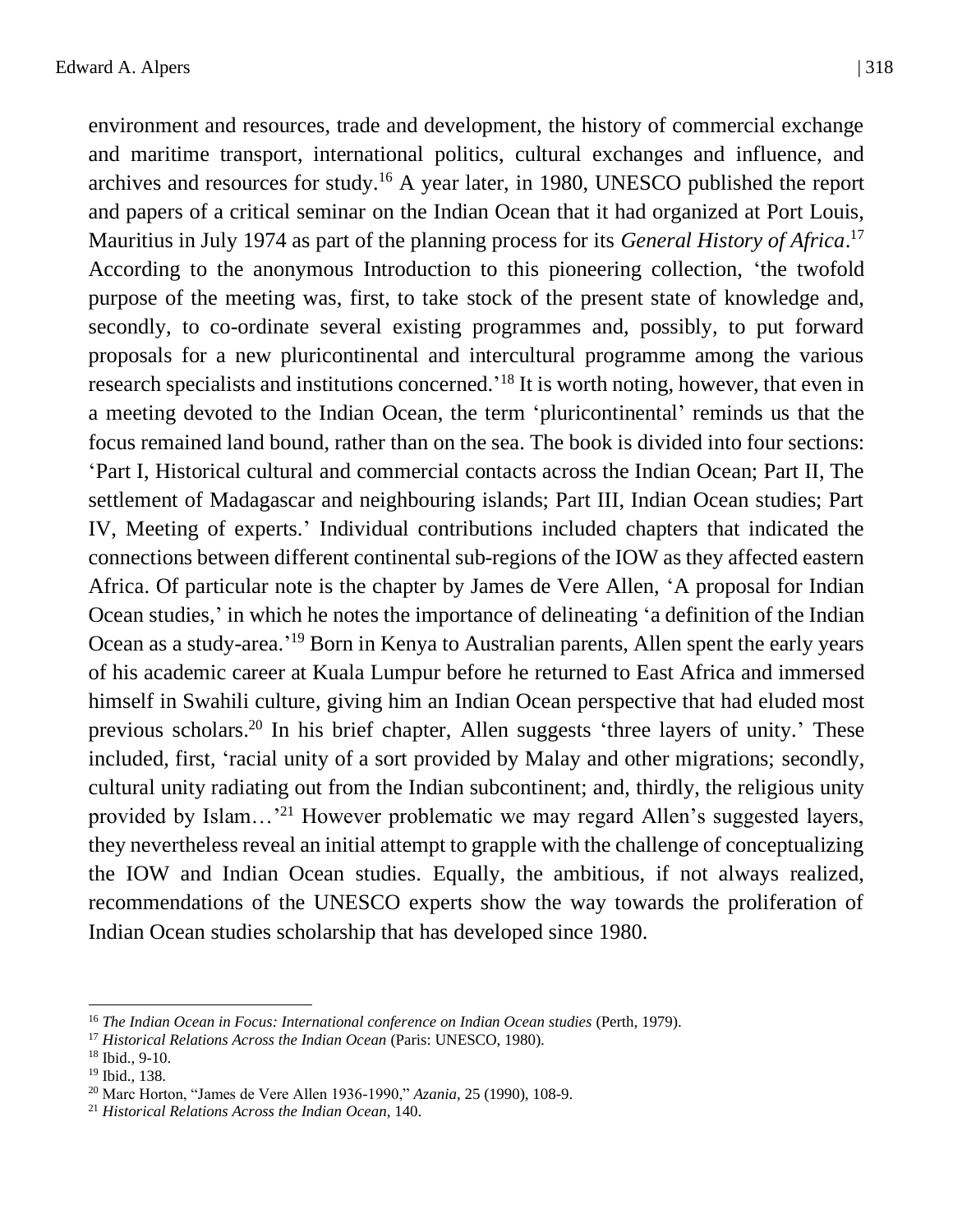ICIOS II took place five years later, establishing Western Australia as the leading Indian Ocean center for the study of the wider region. Like its multidisciplinary predecessor, papers presented at ICIOS II were collected in multiple photocopied volumes, in this case numbering seven.<sup>22</sup> By this time, groundwork for a much more vigorous and self-conscious historiography was now emerging. Here the lead was taken by Indian economic historian Kirti Chaudhuri who, inspired by Fernand Braudel's hugely influential history of the Mediterranean Sea, in 1985 published his major contribution, *Trade and Civilisation in the Indian Ocean*. <sup>23</sup> Chaudhuri's earlier work studied the English East India Company, but in this volume, he moved well beyond that earlier focus. Powerfully conceived and meticulously presented, Chaudhuri's work was nevertheless limited both by its periodization and by his relative negligence of Africa, a prejudice that he explicitly articulated in his much larger follow-up Indian Ocean volume five years later.<sup>24</sup> Chaudhuri's pioneering volume was soon followed by single volume histories of the Indian Ocean by Patricia Risso and Ken McPherson. <sup>25</sup> Trained as a Middle Eastern historian of the Gulf, Risso's approach mirrors Chaudhuri's in some respects, but focuses more tightly on Muslims, while also extending into the nineteenth century. Unlike both Chaudhuri's and Risso's interventions, McPherson provides a *longue durée* approach to the region's history, encompassing both its vast extent and its exceptional historical depth. As one of the ICIOS driving forces, it is no surprise that McPherson sought to write a more comprehensive history of the Indian Ocean. In the Preface to his book, he wrote that it 'evolved out of fifteen years of teaching undergraduate courses in South Asian and Indian Ocean history' and that 'the teaching of Indian Ocean history provided many challenges in establishing the concept of the region and presenting it to fellow Australians as part of their world.<sup>'26</sup> A more traditional, popular perspective that appeared at the same time is Richard Hall's *Empires of the Monsoon*. <sup>27</sup> Approaching the history of the Indian Ocean from a different disciplinary perspective, Amitav Ghosh wove together documents from the Geniza trove of medieval Jewish documents with his own anthropological

<sup>22</sup> *Second International Conference on Indian Ocean Studies* (Perth, 1984).

<sup>23</sup> K.N. Chaudhuri, *Trade and Civilisation in the Indian Ocean: An economic history from the rise of Islam to 1750* (Cambridge: Cambridge University Press, 1985).

<sup>24</sup> K.N. Chaudhuri, *Asia Before Europe: Economy and civilisation in the Indian Ocean from the Rise of Islam to 1750* (Cambridge: Cambridge University Press, 1990).

<sup>25</sup> Kenneth McPherson, *The Indian Ocean: A history of people and the sea* (Delhi: Oxford University Press, 1993); Patricia Risso, *Merchants & Faith: Muslim commerce and culture in the Indian Ocean* (Boulder: Westview Press, 1995). <sup>26</sup> McPherson, *The Indian Ocean*, ix.

<sup>27</sup> Richard Hall, *Empires of the Monsoon: A history of the Indian Ocean and its invaders* (Hammersmith, London: HarperCollins, 1996), a sub-title that invokes the spirit of: Sir Reginald Coupland, *East Africa and Its Invaders, from earliest times to the death of Seyyid Said in 1856* (Oxford: The Clarendon Press, 1938).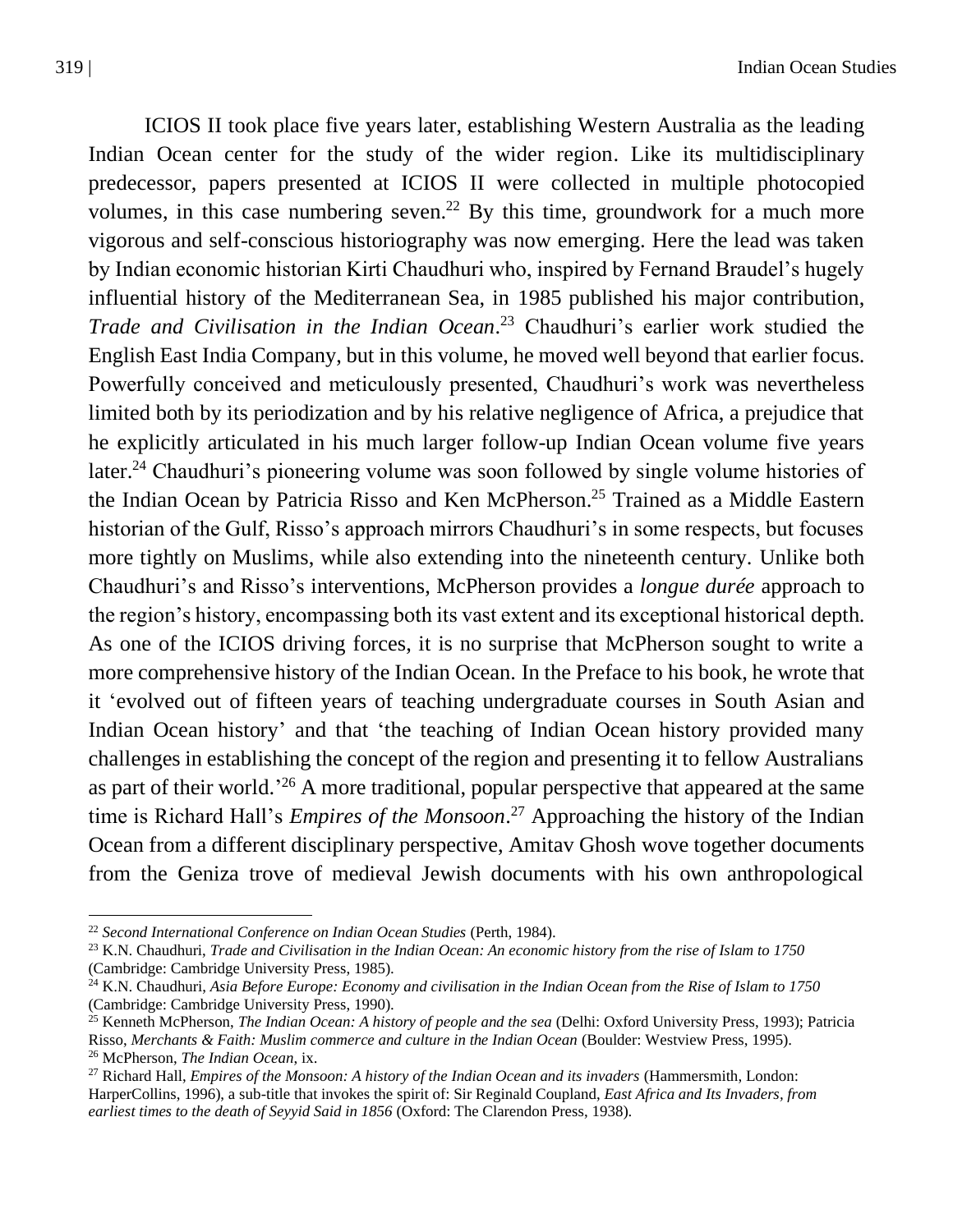research on modern Egypt to create a stimulating imagination of an IOW that is both rooted in and stands outside historical time.<sup>28</sup> It remains a standard reading assignment for undergraduate courses in Indian Ocean history, raising challenging questions about worldview and methodology.

At the beginning of the current millennium, Mike Pearson published a landmark book that became the standard introduction to Indian Ocean history.<sup>29</sup> As he wrote in his Introduction, "I want to write a more total history than has appeared so far."<sup>30</sup> Pearson's volume has many virtues, most notably his emphasis on the ocean itself and extensive quotes from travelers on its waters, but as he himself has noted, it largely ignores the Malay world.<sup>31</sup> Based on a lifetime of scholarship on Zanzibar and the place of the Swahili coast in the wider IOW, Abdul Sheriff's *Dhow Cultures of the Indian Ocean* focused attention on the western Indian Ocean in the period before the Portuguese intrusion of Vasco da Gama.<sup>32</sup> His thick historical description goes well beyond Chaudhuri's more limited economic approach, but it is still focused on what Pearson refers to as the Afrasian Sea.<sup>33</sup> Without question, the most monumental of these contributions is the two volume history of the pre-1500 IOW by French agronomist, ethnographer, linguist, and historian, Philippe Beaujard. Totaling more than 1,400 pages of text, illustrations, notes, and sources, Beaujard ranges across the entire geography of the IOW from the  $4<sup>th</sup>$  millennium BCE to the fifteenth century CE. His approach is inspired by world-systems analysis that regards the IOW as its own world economy long before the rise of capitalism. Originally published in French in 2012, both volumes have since been revised and translated into English.<sup>34</sup> Richly detailed, and about as comprehensive as one could wish, they stand as major reference works, whether or not one subscribes to world-systems analysis.<sup>35</sup> At the other end of the spectrum is Sugata Bose's short, incisive study of the IOW in the modern

<sup>29</sup> Michel Pearson, *The Indian Ocean* (London and New York: Routledge, 2003).

 $30$  Ibid., 9.

<sup>&</sup>lt;sup>28</sup> Amitav Ghosh, *In an Antique Land: History in the guise of a traveler's tale* (New York: Vintage, 1994).

<sup>31</sup> Ibid., 10. I am deliberately not including the contemporaneous text published a year after Pearson by Milo Kearney, *The Indian Ocean in World History* (New York and London: Routledge, 2004), which is a misguided and ill-informed effort that adds nothing to the developing historiography at this time; for a devastating review by Kenneth McPherson, see *The Journal of Asian Studies*, 64, 1 (2005), 226-8.

<sup>&</sup>lt;sup>32</sup> Abdul Sheriff, *Dhow Cultures of the Indian Ocean: Cosmopolitanism, commerce and Islam* (New York: Columbia University Press, 2010).

<sup>33</sup> Pearson, *The Indian Ocean*, 13-14.

<sup>34</sup> Philippe Beaujard, *Les Mondes de l'océan Indien. Tome 1: De la formation de l'état au premier système-monde afroeurasien (4<sup>e</sup> millénaire av. J.-C. – 6 e siècle ap. J.-C.). Tome 2: L'ocean Indien, au Coeur de l'Ancien Monde (7<sup>e</sup> – 15<sup>e</sup> siècle)* (Paris: Armand Colin, 2012); translated by the author as *The Worlds of the Indian Ocean: A Global History*, 2 vols. (Cambridge: Cambridge University Press, 2019).

<sup>35</sup> The short essay by medievalist Bruno Judic, *L'océan Indien au Moyen Âge* (Paris: Ellipses, 2008), is interesting, but derivative.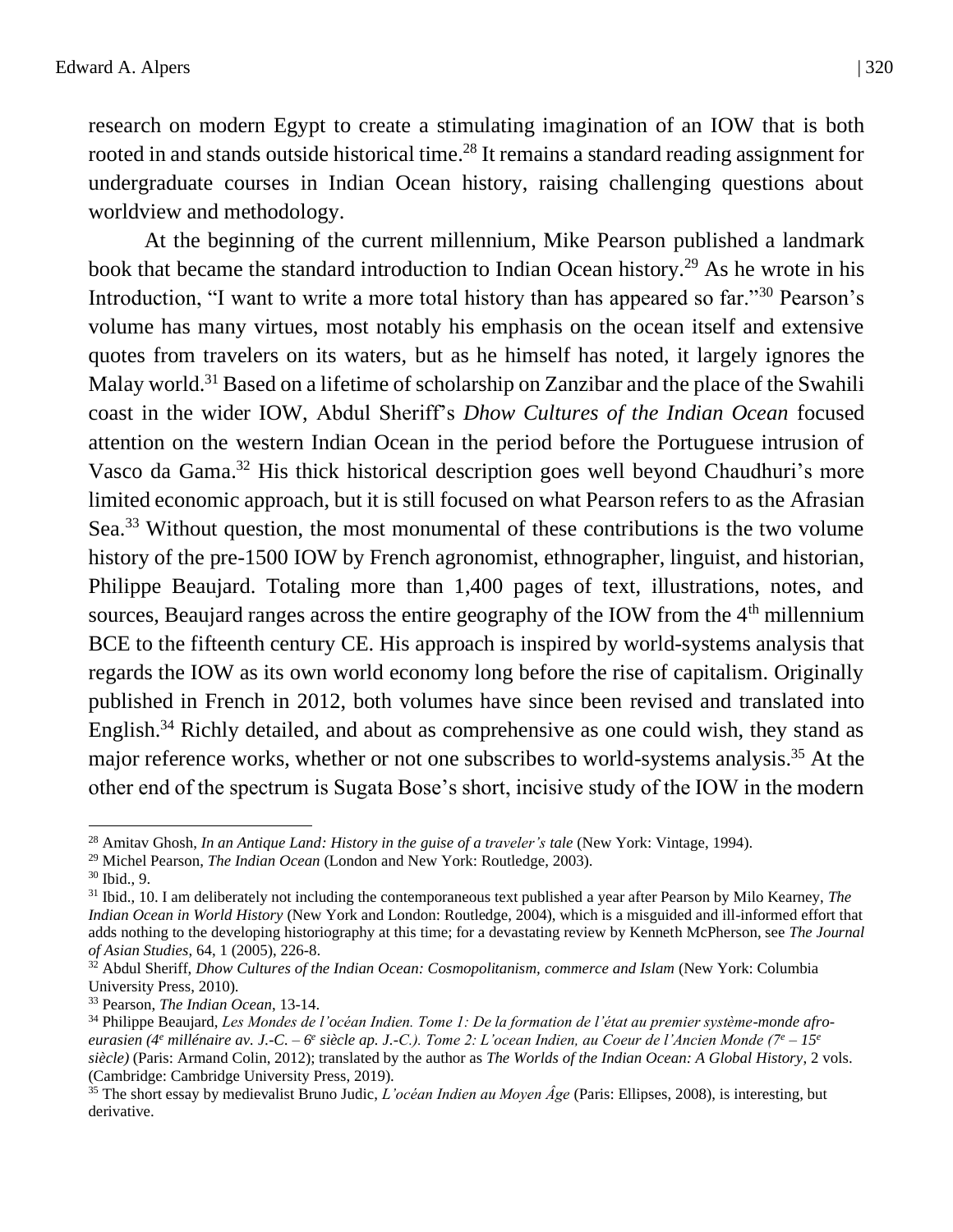era.<sup>36</sup> By embracing an Indian perspective on the wider region, like Beaujard, Bose advocates a comprehensive vision of a global world that rejects its subordination to external forces, although his book is only marginally about the larger IOW. A decade after Pearson's remarkable book, I published my own attempt to capture the entirety of the Indian Ocean's historical experience in the context of world history.<sup>37</sup> Most recently, Gwyn Campbell published an innovative, *longue durée* history of Indian Ocean Africa that emphasizes the interaction between environmental factors and human agency, while also suggesting an alternative chronology to most received Indian Ocean histories.<sup>38</sup> No doubt, other variations on these contributions will be published by individual historians in years to come.

Meanwhile, the past two decades have witnessed a virtual explosion of scholarly articles, collections of essays, and single author monographs on different aspects of Indian Ocean history. What I think this phenomenon represents is the wider academic acceptance of World History as a historiographical field and the entrance of a new generation of scholars from both within and without the IOW. Greater scholarly interest in global comparative slavery and commodities were arguably also forces driving this explosion. Some focus on a particular sub-region of the IOW; some on a single commodity of regional trade; some on cultural exchange; some on religion, especially Islam, but also Buddhism; most do so within a restricted time frame. To name them all here would be tedious, but among the more noteworthy are influential books by a wide range of scholars. One important area for understanding the deep history of the Indian Ocean is archaeology. In general, most archaeological research is published in scientific journals and field reports, but there are a handful of important archaeological studies that have been published as books. Pioneering work dating back into the 1990s on seafaring and maritime history in ancient South Asian waters has been done by Himanshu Prabha Ray, who in her own work pays particular attention to the interconnections between Buddhist missionaries and commerce between South and Southeast Asia. <sup>39</sup> An accessible presentation of the rich findings at the Roman Egyptian port of Berenike, which involved

<sup>36</sup> Sugata Bose, *A Hundred Horizons: The Indian Ocean in the age of global empire* (Cambridge, MA: Harvard University Press, 2006).

<sup>37</sup> Edward A. Alpers, *The Indian Ocean in World History* (New York: Oxford University Press, 2014).

<sup>38</sup> Gwyn Campbell, *Africa and the Indian Ocean World from Early Times to Circa 1900* (Cambridge: Cambridge University Press, 2019).

<sup>39</sup> Himanshu Prabha Ray, *The Winds of Change. Buddhism and the maritime links of early South Asia* (New Delhi: Oxford University Press, 1994); Himanshu Prabha Ray, *The Archaeology of Seafaring in Ancient South Asia* (Cambridge:

Cambridge University Press, 2003); Himanshu Prabha Ray, *Beyond Trade. Cultural roots of India's Ocean* (New Delhi: Aryan Books International. 2015). See also Himanshu Prabha Ray (ed.), *The Archaeology of Knowledge Traditions of the Indian Ocean World* (Abingdon: Routledge, 2021).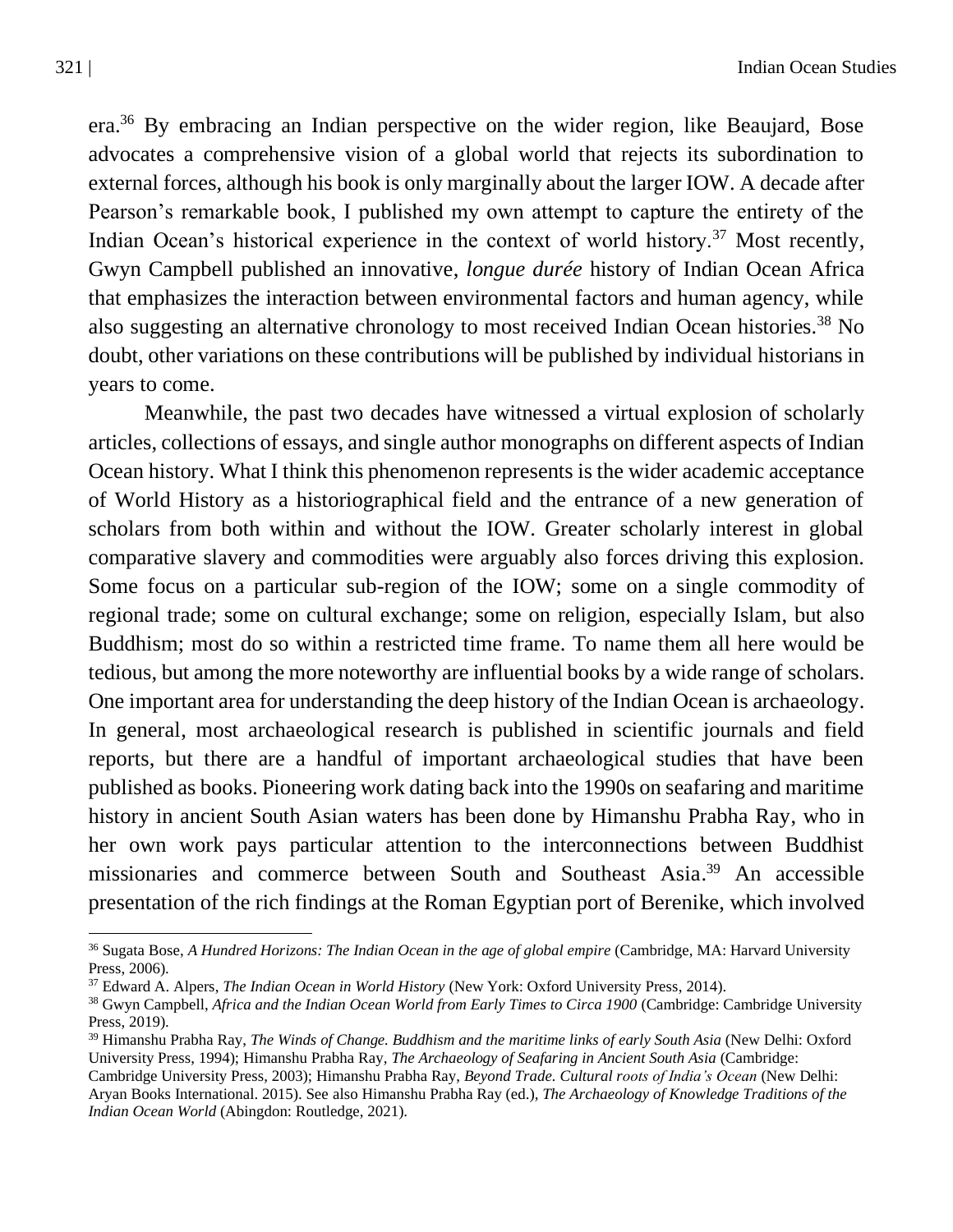an international team of archaeologists, was published by Steven Sidebotham.<sup>40</sup> The volume brings together exciting evidence on commodity exchange and cultural influences that connected this Red Sea port to the farther reaches of the western Indian Ocean. More typical of books on the ancient period are edited volumes that incorporate the voices of many of the individual scholars who worked on a site. Of particular significance for the Indian Ocean is a volume that reports on excavations on the island of Socotra, which although it lies off the Horn of Africa, is culturally and politically an extension of south Yemen. Most revealing about this research are the numerous graffiti and images that were found in the Hoq Cave, on the north side of the island, which document the passage of travelers from both northeastern Africa and western Asia.<sup>41</sup> Especially intriguing for its connections to the Swahili coast is the report of excavations at the medieval site of Sharma, Yemen, where evidence of a resident African population is attested by ceramics that were certainly imported from coastal East Africa.<sup>42</sup>

For the medieval period, we are fortunate to have a number of truly outstanding works. Both Roxani Margariti's careful study of thirteenth- and fourteenth-century Aden and Elizabeth Lambourn's extraordinary dissection of a single twelfth-century document to unpack the material culture of a Jewish merchant linking Egypt, Aden, and Malabar are impressively interdisciplinary and methodologically sophisticated. Both also demonstrate the evidentiary riches of the Geniza documentation that bear upon the so-called India trade of medieval Cairo.<sup>43</sup> Focusing on the development of what he designates as 'monsoon Islam,' Sebastian Prange explores the link between merchants and the evolution of a specific Indian Ocean variety of Islam in Malabar from the twelfth into the sixteenth century.<sup>44</sup> Although its focus is not on the Indian Ocean, the first volume of André Wink's

<sup>40</sup> Steven E. Sidebotham, *Berenike and the Ancient Spice Route* (Berkeley, CA: University of California Press, 2011).

<sup>41</sup> Ingo Strauch (ed.), *Foreign Sailors on Socotra: The inscriptions and drawings from the cave Hoq* (Bremen: Hempen Verlag, 2012).

<sup>42</sup> Axelle Rougeulle (ed.), *Sharma. Un entrepôt de commerce medieval sur la côte du Hadramawt (Yémen, ca 980-1180)*, British Foundation for the Study of Arabia Monographs 17 (Oxford: Archaeopress, 2015).

<sup>43</sup> Roxani Eleni Margariti, *Aden & the Indian Ocean Trade: 150 Years in the life of a medieval Arabian port* (Chapel Hill: The University of North Carolina Press, 2007); Elizabeth A. Lambourn, *Abraham's Luggage: A social life of things in the medieval Indian Ocean world* (Cambridge: Cambridge University Press, 2018). The primary sources of the India Book have been published in both English translation and modern Hebrew, for which see the Select Bibliography in Lambourn, *Abraham's Luggage*. For another historian who has made good use of the Geniza material for Indian Ocean history, see: Ranabir Chakravarti, "The commercial network of Gujarat in the light of the Jewish documentary Geniza (Eleventh-Twelfth Centuries)," in *Transregional Trade and Traders: Situating Gujarat in the Indian Ocean from early times to 1900*, eds. Edward A. Alpers and Chhaya Goswami (New Delhi: Oxford University Press, 2019), 123-40; Ranabir Chakrabarti, *The Pull Towards the Coast and Other Essays: The Indian Ocean History and the Subcontinent before 1500 CE* (Delhi: Primus Books, 2021).

<sup>44</sup> Sebastian R. Prange, *Monsoon Islam. Trade and faith on the medieval Malabar coast* (Cambridge: Cambridge University Press, 2018).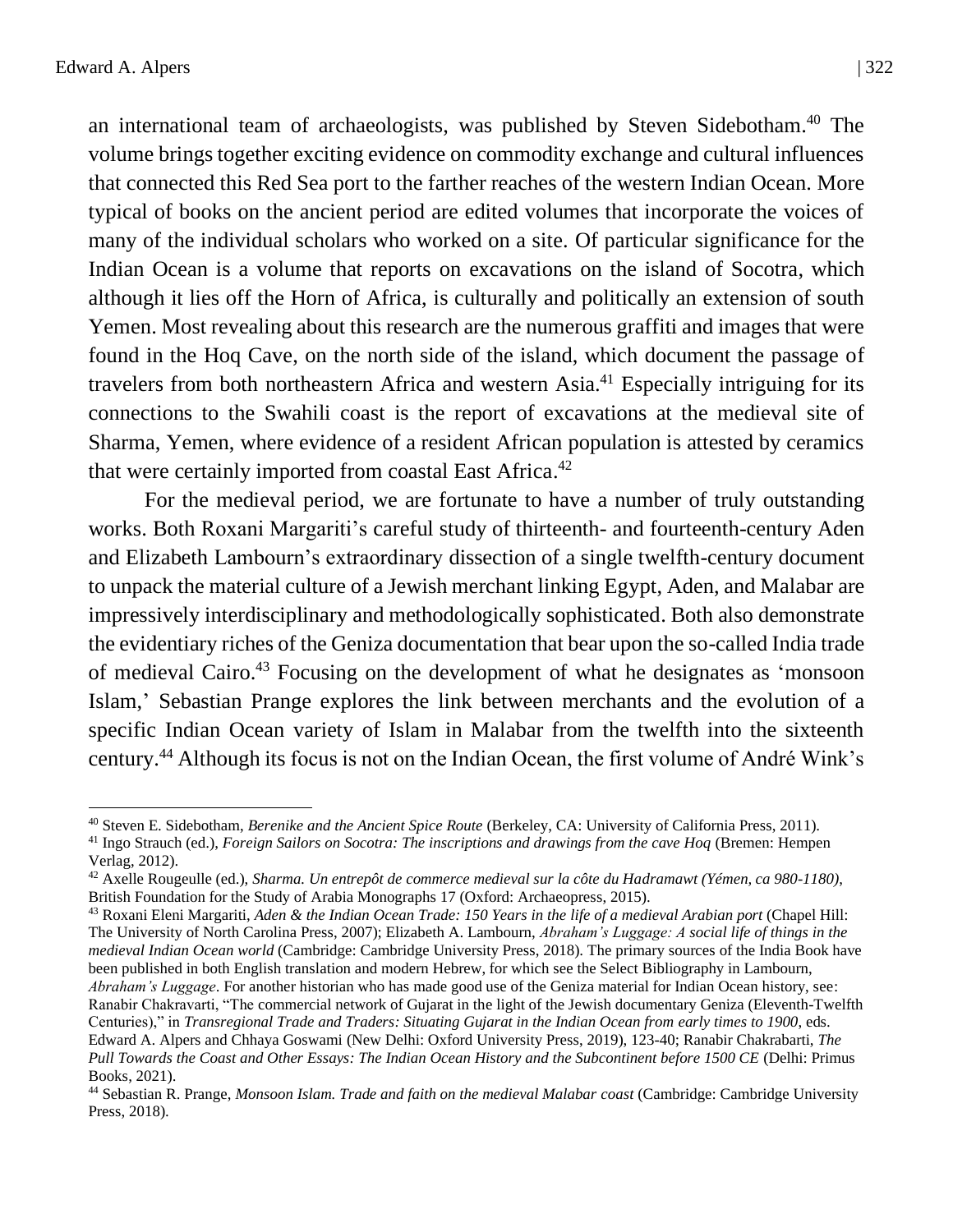exhaustive study of the Indo-Islamic world is firmly situated within the western IOW.<sup>45</sup> Regrettably, there is no exact parallel for the eastern reaches of the IOW, but Tansen Sen's remarkable study of Buddhism in India-China relations, Derek Heng's history of Sino-Malay maritime connections, and Kenneth Hall's history of Southeast Asia to 1500 all assign an important role to maritime trade. 46

When we turn to what I consider to be essential works on the period after about 1500, we first encounter the work of two pioneers. Published as a posthumous collection of his essays in 2001, the body of work on Indian Ocean merchants by distinguished Indian historian Ashin Das Gupta spans essays dating as far back as the mid-1950s to the beginning of the current millennium.<sup>47</sup> Read together, they reveal a restlessly inquisitive mind that sought to understand the place of Indian merchants in the IOW. His contributions serve as an important intellectual bridge between the scholarship of the second half of the twentieth century and the present, as is apparent from the regular citation of his work by younger scholars. Equally influential have been the many essays by Mike Pearson, some of which, covering a period from 1968 to 2001, are republished in a single volume.<sup>48</sup> Among the current generation of Indian Ocean scholars, first books by Engseng Ho, trained as an anthropologist; Nancy Um, trained as an art historian; and historians Jeremy Prestholdt, Sebouh Aslanian, Pedro Machado, Matthew Hopper, Hideaki Suzuki, Fahad Bishara, Thomas McDow, and Christopher Low are among my favorites.

Ho's striking study of migration, family ties, and Islamic practice connecting the Hadramawt and the Malay Archipelago set a new standard for examining links between the western and eastern reaches of the IOW.<sup>49</sup> By focusing on the interplay between trade and architecture at the Red Sea port of Mocha, Nancy Um opens up an entirely novel

<sup>45</sup> André Wink, *Al-Hind. The Making of the Indo-Islamic World*, Vol. 1: "Early Medieval India and the Expansion of Islam 7<sup>th</sup>-11<sup>th</sup> Centuries" (Boston and Leiden: Brill, 2002).

<sup>46</sup> Tansen Sen, *Buddhism, Diplomacy and Trade: The Realignment of India-China Relations, 600-1400* (Honolulu: University of Hawai'i Press, 2003); Derek Heng, *Sino-Malay Trade and Diplomacy from the Tenth through the Fourteenth Century* (Athens: Ohio University Research in International Studies, Southeast Asia Series No. 121, Ohio University Press, 2009); Richard Hall, *A History of Early Southeast Asia. Maritime Trade and Societal Development, 100-1500* (Lanham, MD: Rowman & Littlefield, 2011). For the post-1500 period, see Anthony Reid, *Charting the Shape of Early Modern Southeast Asia* (Singapore: Institute of Southeast Asian Studies, 2000), which includes essays previously published in the last quarter of the twentieth century.

<sup>47</sup> Uma Das Gupta (compiler), *The World of the Indian Ocean Merchants 1500-1800. Collected essays of Ashin Das Gupta* (New Delhi: Oxford University Press, 2001). See also: Rudrangshu Mukherjee and Lakshmi Subramanian (eds.), *Politics and Trade in the Indian Ocean World. Essays in honour of Ashin Das Gupta* (New Delhi: Oxford University Press, 1998). <sup>48</sup> M.N. Pearson, *The World of the Indian Ocean, 1500-1800. Studies in economic, social and cultural history* (Aldershot: Ashgate Variorum, 2005).

<sup>49</sup> Engseng Ho, *The Graves of Tarim: Genealogy and mobility across the Indian Ocean* (Berkeley, CA: University of California Press, 2006).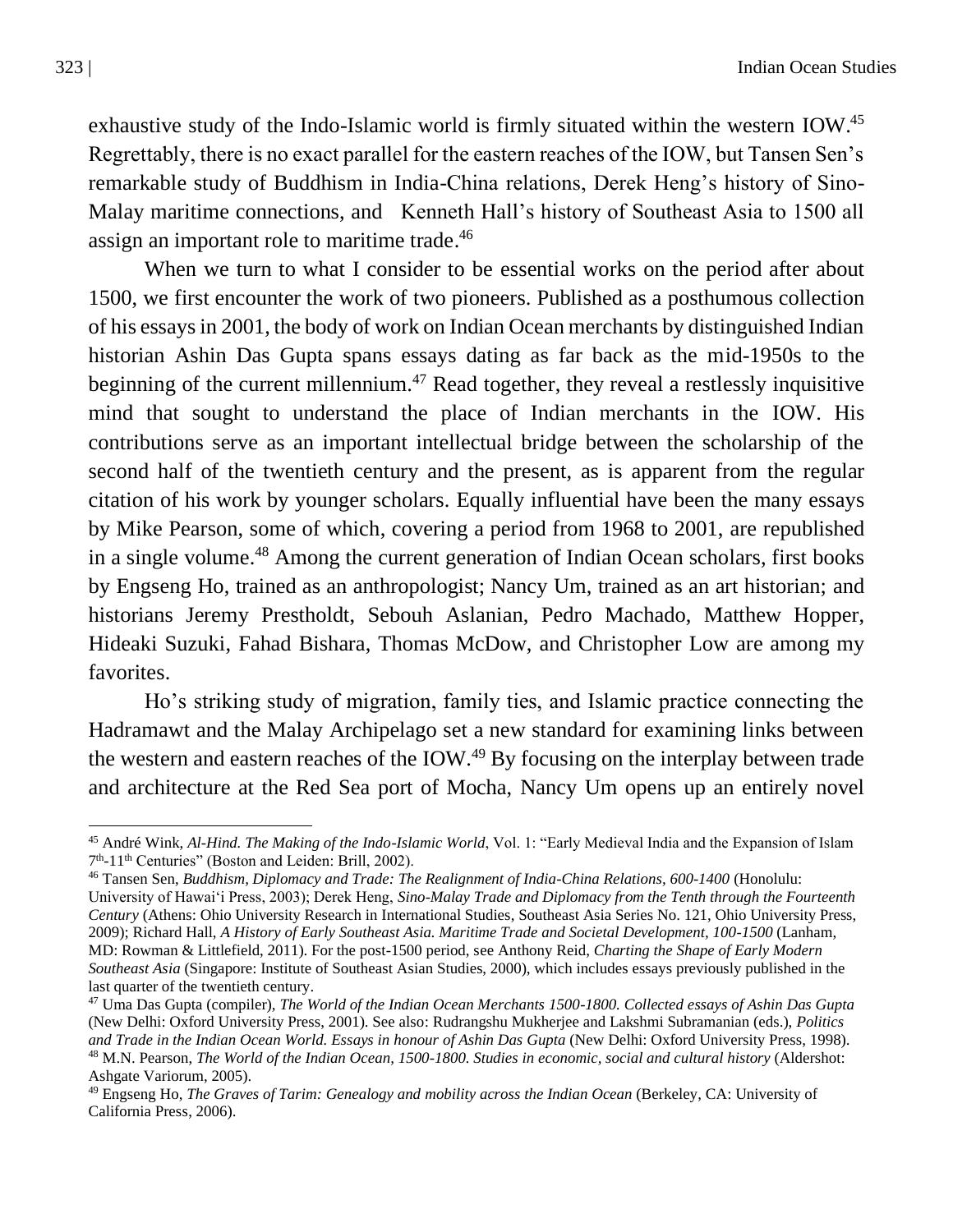perspective on Indian Ocean history.<sup>50</sup> As I noted on the back cover blurb for Prestholdt's arresting study of East African consumerism in the long nineteenth century, his book 'ingeniously stands the study of globalization and trade on its head.' For while historians of my generation had focused on trade and production, Prestholdt's work shifted the focus onto the essential role played by African taste.<sup>51</sup> Aslanian's research on the Indian Ocean commercial network of Armenian merchants from New Julfa, Iran, which he designates as a 'circulation society,' makes visible both an extraordinary archive of primary source materials for regional history, but also the mechanisms of organizing trade within the Armenian community and the critical significance of trust in trade.<sup>52</sup> Machado's analysis of commercial ties between Mozambique and Gujarat goes well beyond previous studies of how the organization of trade, production, financing in western India, and parallel African consumer demand worked together across the western Indian Ocean.<sup>53</sup> Matthew Hopper locates his analysis of slavery in the Arabian Gulf in the context of both the western Indian Ocean and the rapidly developing globalization of the late nineteenth century, as does Suzuki on his work on slave traders. <sup>54</sup> For his part, Bishara, who studied with Ho at Duke University, opens up an entirely new frontier of legal history as it applies to the commercial history of this same region. His work also demonstrates the value of previously unexamined Arabic documentation for the modern history of the Indian Ocean.<sup>55</sup> Drawing upon a parallel body of Arabic documentation, McDow focuses on the role of debt linking both coastal and interior Oman and East Africa in the nineteenth century.<sup>56</sup> In his presentation of late Ottoman Mecca, Low demonstrates that the Indian

<sup>50</sup> Nancy Um, *The Merchant Houses of Mocha. Trade and architecture in an Indian Ocean port* (Seattle and London: University of Washington Press, 2009). For a valuable study of Swahili architecture in the context of the Indian Ocean, see: Prita Meier, *Swahili Port Cities. The architecture of elsewhere* (Bloomington, IN: University of Indiana Press, 2016). Um's second book examines material culture of another Yemeni port-city: Nancy Um, *Shipped But Not Sold: Material culture* 

*and the social protocols of trade during Yemen's sage of coffee* (Honolulu: University of Hawai'i Press, 2017). See also: Ulrike Freitag, *A History of Jeddah. The gate to Mecca in the nineteenth and twentieth centuries* (Cambridge: Cambridge University Press, 2020).

<sup>51</sup> Jeremy Prestholdt, *Domesticating the World. African consumerism and the genealogies of globalization* (Berkeley, CA: University of California Press, 2008).

<sup>52</sup> Sebouh David Aslanian, *From the Indian Ocean to the Mediterranean. The global trade networks of Armenian merchants from New Julfa* (Berkeley, CA: University of California Press, 2011); the phrase is on 211.

<sup>53</sup> Pedro Machado, *Ocean of Trade. South Asian merchants, Africa and the Indian Ocean, c.1750-1850* (Cambridge: Cambridge University Press, 2014).

<sup>54</sup> Matthew S. Hopper, *Slaves of One Master: Globalization and slavery in the age of empire* (New Haven: Yale University Press, 2015); Hideaki Suzuki, *Slave Trade Profiteers in the Western Indian Ocean: Suppression and resistance in the nineteenth century* (Cham, CH: Palgrave Macmillan, 2017).

<sup>55</sup> Fahad Ahmad Bishara, *A Sea of Debt. Law and economic life in the western Indian Ocean, 1780-1950* (Cambridge: Cambridge University Press, 2017).

<sup>56</sup> Thomas F. McDow, *Buying Time. Debt and mobility in the western Indian Ocean* (Athens: Ohio University Press, 2018).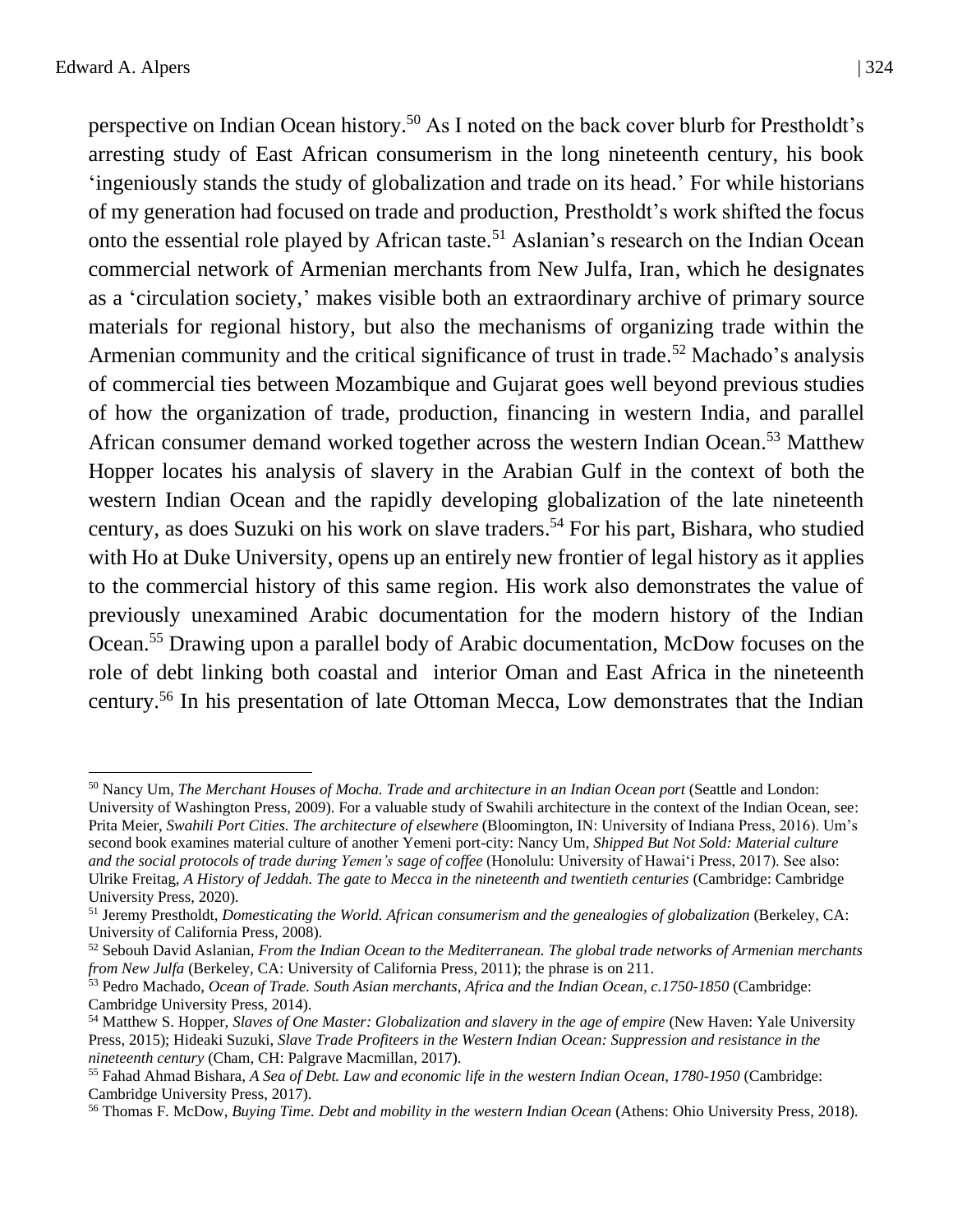presence at the heart of Islam rendered Mecca 'in many ways…as much an Indian or Indian Ocean space as it was an Arab, Ottoman, or Middle Eastern one.' 57

These two decades have also seen important monographs by three historians who have previously worked on Arabia and South Asia. Anne Bang studied Sufi networks linking Arabia and eastern Africa in the nineteenth and twentieth centuries. Her ability to trace family connections across the western Indian Ocean and the role of island communities in this history are important scholarly interventions.<sup>58</sup> Building on his own earlier studies of Sufism in South Asia, Nile Green reconstructed the emergence of a novel variety of urban Islam that developed in nineteenth-century Bombay and expanded across the western Indian Ocean to South Africa. Green's conceptualization of how modernity, Islam, and mobility across the Indian Ocean interact offers a most stimulating gateway for future research.<sup>59</sup> Sunil Amrith combined environmental factors with the more familiar topic of labor migration in his notable analysis of the Bay of Bengal. Not least of his contributions in this book is that it offers a coherent vision of this critical sea within the wider Indian Ocean, so often dominated by studies of the western Indian Ocean.<sup>60</sup>

The eastern frontier of the IOW is also the focus of two remarkable books by Ronit Ricci. The first of these examines Islamic literature and conversion in South and Southeast Asia and introduces the important concept of an Arabic cosmopolis. Her latest book reverses this direction by looking at Malay diaspora and writing in Sri Lanka.<sup>61</sup> Islamic pilgrimage across the Indian Ocean is the subject of Eric Tagliacozzo's multi-faceted text on the *hajj* from Southeast Asia to Arabia.<sup>62</sup> Kerry Ward expands our appreciation of

<sup>57</sup> Michael Christopher Low, *Imperial Mecca. Ottoman Arabia and the Indian Ocean Hajj* (New York: Columbia University Press, 2020), Kindle edition, quoted at Locations 299-300/11142.

<sup>58</sup> Anne K. Bang, *Sufis and Scholars of the Sea. Family networks in East Africa, 1860-1925* (London: Routledge Curzon, 2003); Anne K. Bang, *Islamic Sufi Networks in the Western Indian Ocean (c. 1880-1940): Ripples of reform* (Boston: Brill, 2014).

<sup>59</sup> Nile Green, *Bombay Islam. The religious economy of the West Indian Ocean, 1840-1915* (Cambridge: Cambridge University Press, 2011). An entirely different historiographical approach can be seen in the encyclopedic works of Dutch historian R.J. Barendse, whose books on the western Indian Ocean in the seventeenth and eighteenth centuries, despite a lack of coherence and production mistakes, are important sources of detailed information. R.J. Barendse, *The Arabian Seas. The Indian Ocean world of the seventeenth century* (Armonk, NY: M.E. Sharpe, 2002); R.J. Barendse, *Arabian Seas, 1700- 1763* (Leiden: Brill, 2009), 4 volumes, the first of which is specifically titled "The western Indian Ocean in the eighteenth century."

<sup>60</sup> Sunil S. Amrith, *Crossing the Bay of Bengal. The furies of nature and the fortunes of migrants* (Cambridge, MA: Harvard University Press, 2013).

<sup>61</sup> Ronit Ricci, *Islam Translated. Literature, conversion, and the Arabic cosmopolis of South and Southeast Asia* (Chicago: University of Chicago Press, 2011); Ronit Ricci, *Banishment and Belonging. Exile and diaspora in Sarandib, Lanka and Ceylon* (Cambridge: Cambridge University Press, 2019).

<sup>62</sup> Eric Tagliacozzo, *The Longest Journey. Southeast Asians and the pilgrimage to Mecca* (Oxford; Oxford University Press, 2013). See also: Eric Tagliacozzo (ed.), *Southeast Asia and the Middle East. Islam, movement, and the longue durée* (Stanford: Stanford University Press, 2009).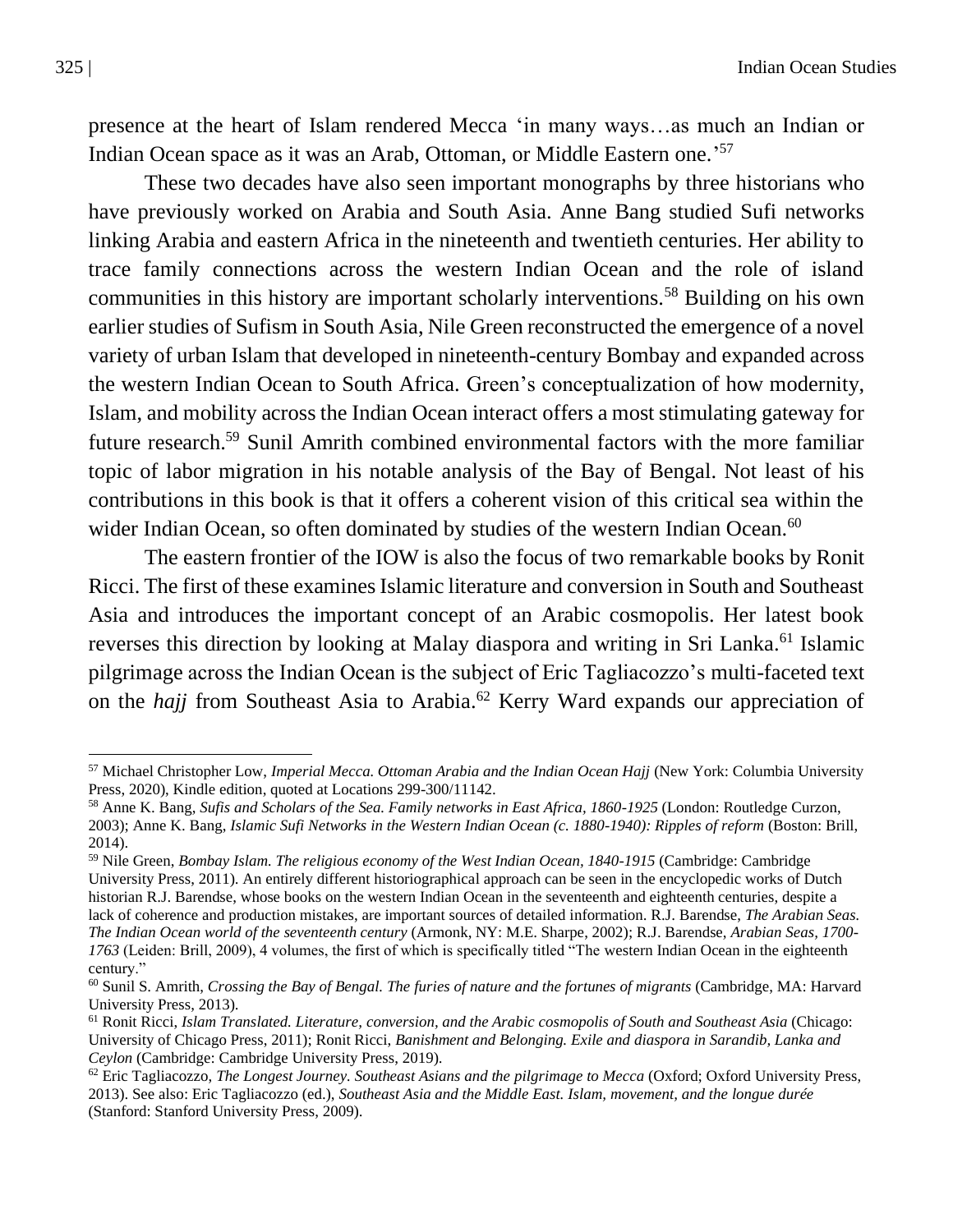imperial networks by linking Dutch Batavia to Sri Lanka and the Cape through an analysis of penal exile and Islamic networks.<sup>63</sup> Beyond connections between Southeast Asia and the western reaches of the Indian Ocean, there is also a long history of maritime relationships with South China. Studies of the so-called Nanhai trade were pioneered by senior Chinese historian Wang Gungwu at the turn of the millennium.<sup>64</sup> Over the past two decades a series of edited volumes have pursued various aspects of commerce and maritime history in the South China Sea, including its links to the IOW.<sup>65</sup> One aspect of these studies is clearly the migration of Chinese merchants and laborers out into the IOW. To what extent this renewed interest in the Indian Ocean among China scholars may mirror the geopolitical forces driving China's Belt and Road Initiative remains an intriguing hypothesis.

The previously neglected Indian Ocean diaspora from Madagascar, spanning the southwest Indian Ocean, is at the center of the late Pier Larson's remarkable work on vernacular language and creolization that is based on a unique corpus of documents written in Malagasy.<sup>66</sup> Larson's initiative clearly reflected his personal history of growing up in Madagascar and becoming a historian of slavery and the slave trade.<sup>67</sup> In this context, Richard Allen's account of European slave trading in the Indian Ocean, which is constructed from his extensive research in a wide range of archives and explores the shipment of Malagasy, African, Indian, and Southeast Asian captives, marks an important benchmark in Indian Ocean studies.<sup>68</sup> From a wider perspective, UNESCO's Slave Route Project, launched in 1994, has encouraged the study of the global African Diaspora and complemented the trend towards world history in academia. Turning to a different Indian Ocean diaspora, although there are many studies of Indians in Africa by both historians

<sup>63</sup> Kerry Ward, *Networks of Empire: Forced migration in the Dutch East India Company* (Cambridge: Cambridge University Press, 2009).

<sup>64</sup> Gungwu Wang, *The Nanhai Trade. Early Chinese trade in the South China Sea* (Singapore: Times Academic Press, 1998; Eastern Universities Press, 2003).

<sup>65</sup> Angela Shottenhammer (ed.), *The Emporium of the World: Maritime Quanzhou, 1000-1400* (Leiden: Brill, 2001); Wang Gungwu and Ng Chin-keong (eds.), *Maritime China in Transition, 1750-1850* (Wiesbaden: Harrassowitz, 2004); Angela Shottenhammer and Roderich Ptak (eds.), *The Perception of Maritime Space in Traditional Chinese Sources* (Wiesbaden: Harrassowitz, 2006); Angela Shottenhammer (ed.), *The East Asian Maritime World, 1400-1800. Its fabrics of power and dynamics of exchanges* (Wiesbaden: Harrassowitz, 2007); Angela Shottenhammer (ed.), *The East Asian Mediterranean. Maritime crossroads of culture, commerce and human migration* (Wiesbaden: Harrassowitz, 2008); Eric Tagliacozzo and Wen-Chin Chang (eds.), *Chinese Circulations. Capital, commodities, and networks in Southeast Asia* (Durham, NC: Duke University Press, 2011); Robert J. Antony and Angela Schottenhammer (eds.), *Beyond the Silk Roads. New discourses on China's role in East Asian maritime history* (Wiesbaden: Harrassowitz, 2017);

<sup>66</sup> Pier M. Larson, *Ocean of Letters. Language and creolization in an Indian Ocean diaspora* (Cambridge: Cambridge University Press, 2009).

<sup>67</sup> "Historian Pier Larson dies at 58,[" https://hub.jhu.edu/2020/07/28/pier-larson-obituary/](https://hub.jhu.edu/2020/07/28/pier-larson-obituary/) [Accessed 2 Mar. 2021].

<sup>68</sup> Richard B. Allen, *European Slave Trading in the Indian Ocean, 1500-1800* (Athens, OH: Ohio University Press, 2014).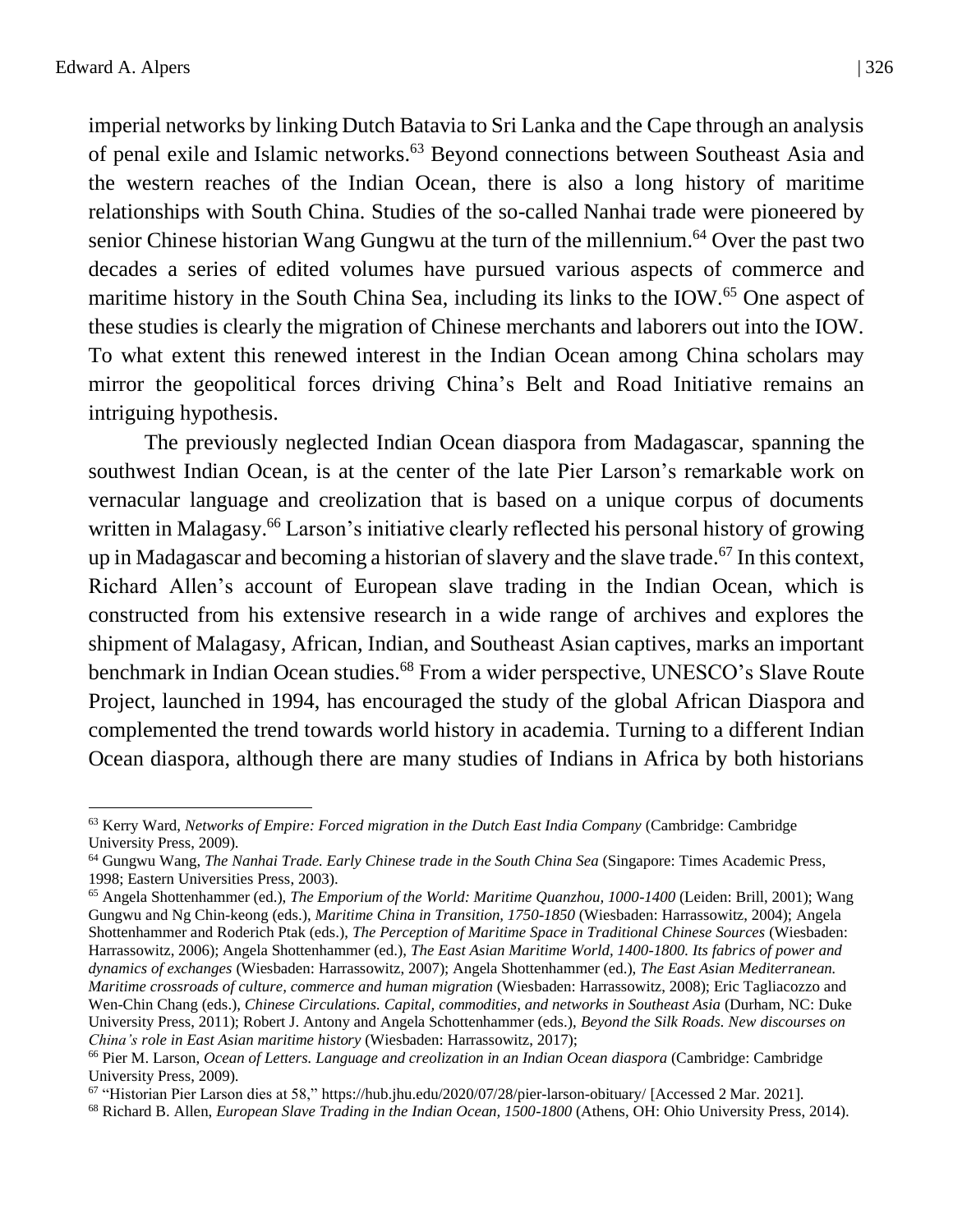and social scientists, two studies by literary scholars of links between India and Africa emphasize the larger Indian Ocean context in exciting new ways. Gaurav Desai's wideranging analysis of a diverse body of Indian travel writing on East Africa demonstrates the great utility of adopting a history of literature perspective on this complicated history.<sup>69</sup> No less thought provoking is Isabel Hofmeyr's literary analysis of Gandhi's South African newspaper, *Indian Opinion*, which not only locates this enterprise in a larger Indian Ocean context, but also reveals Gandhi's ideas about how to convey information.<sup>70</sup>

In a short, but provocative book, historian Antoinette Burton brings her sensitivity to imaginative literature to bear on Indian attitudes towards Africa and Africans.<sup>71</sup> Here it is worth noting the major contributions of French historian Claude Markovits, who writes in fascinating detail about the global diaspora of South Asian merchants, indentured laborers, and sepoys beyond the Indian Ocean to both the Atlantic and Pacific worlds.<sup>72</sup>

Not to be overlooked in any survey of Indian Ocean Studies are seminal works on historic traditions of shipbuilding and sailing ships. The earliest of these by Dutch anthropologist A.H.J. Prins dates to 1965 and provides a wealth of observed detail on the maritime culture of Lamu, Kenya.<sup>73</sup> In the current century, Maltese Arabist Dionisius Agius has published several exceptionally important monographs about dhows in the Gulf and Red Sea, as well as another on classic Islamic shipping. Taken together they comprise a remarkable body of work that is both technically and culturally astute.<sup>74</sup> Although no exact parallels to Agius' output on dhows exists for other India Ocean ship traditions, studies of traditional shipbuilding and ships in the eastern Indian Ocean are one of the major areas of interest of French archaeologist Pierre-Yves Manguin, who has written a series of stimulating papers as book chapters and journal articles.<sup>75</sup>

<sup>69</sup> Gaurav Desai, *Commerce with the Universe. Africa, India, and the Afrasian Imagination* (New York: Columbia University Press, 2013).

<sup>70</sup> Isabel Hofmeyr, *Gandhi's Printing Press. Experiments in slow reading* (Cambridge, MA: Harvard University Press, 2013).

<sup>71</sup> Antoinette Burton, *Africa in the Indian Imagination. Race and the politics of postcolonial citation* (Durham, NC: Duke University Press, 2016).

<sup>72</sup> Claude Markovits, *The Global World of Indian Merchants, 1750–1947: Traders of Sind from Bukhara to* 

*Panama* (Cambridge: Cambridge University Press, 2000); Claude Markovits, *India and the World: A history of connections, c 1750—2000* (Cambridge: Cambridge University Press, 2021).

<sup>73</sup> A.H.J. Prins, *Sailing from Lamu. A study of maritime culture in Islamic East Africa* (Assen: Van Gorcum, 1965).

<sup>74</sup> Dionisius A. Agius, *In the Wake of the Dhow. The Arabian Gulf and Oman* (Reading: Ithaca, 2002); Dionisius A. Agius, *Seafaring in the Arabian Gulf. The people of the dhow* (London: Kegan Paul, 2005); Dionisius A. Agius, *Classic Ships of Islam. From Mesopotamia to the Indian Ocean* (Leiden and Boston: Brill, 2008); Dionisius A. Agius, *The Life of the Red Sea Dhow. A cultural history of seaborne exploration in the Islamic World* (London: I.B. Taurus, 2019).

<sup>75</sup> See: Pierre-Yves Manguin, "Austronesian shipping in the Indian Ocean: From outrigger boats to trading ships," in *Early Exchange between Africa and the Wider Indian Ocean World*, ed. Gwyn Campbell (Houndsmill: Palgrave Macmillan, 2016), 51-76 and numerous earlier essays listed in his References.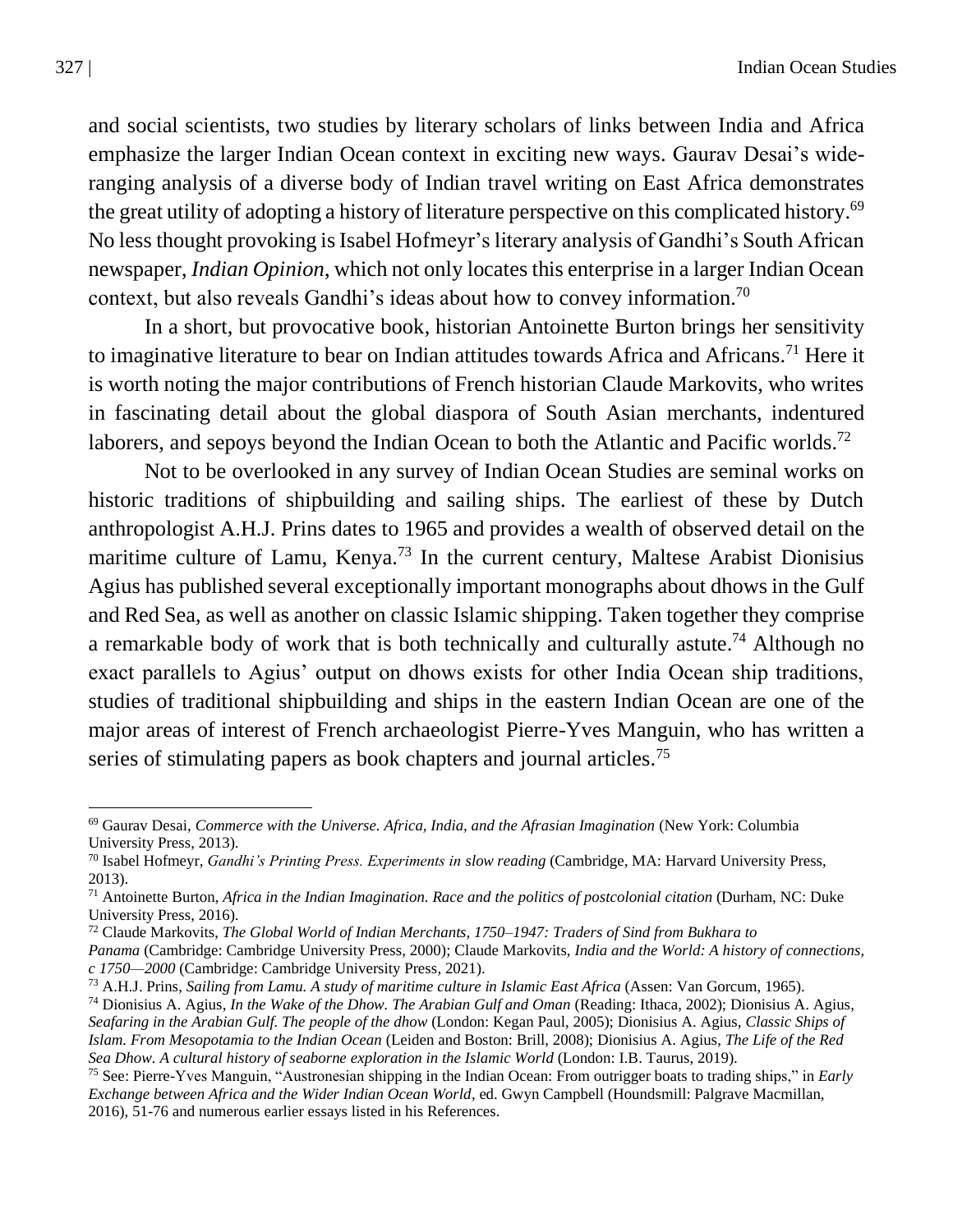In addition to these and many other fine monographs that have appeared since the explosion of historical scholarship on the Indian Ocean over the past two decades, I should acknowledge the importance of several influential collections of essays that have also appeared during this surge of interest in the Indian Ocean. Critical factors in this category of collective scholarship are the joining of forces by like-minded scholars and the widely acknowledged appreciation that studying the Indian Ocean is necessarily a collaborative effort that requires multiple disciplines, methodologies, and languages. Indeed, an important feature of many of these volumes of collected essays is that their contributors include historians, social scientists, and humanists, broadly defined. A major conference in India produced a collection of essays that range across the entire region, including several on often-ignored monetary issues.<sup>76</sup> Including cultural studies as well as various historical approaches and a section on island-ness is the first publication in a new Indian Ocean series from South Africa.<sup>77</sup> Yet another stimulating collection of essays that grapples with some of the larger conceptual issues in Indian Ocean studies was organized in Zanzibar in 2008.<sup>78</sup> At the same time, collections on specific aspects of research or themes have generated much scholarly interest, as in the case of those focusing on China's maritime history noted above. One of the most influential, and controversial, collections emphasizes the cosmopolitan character of Indian Ocean Islam.<sup>79</sup> Indicative of the rapidly changing scholarship on the IOW is a volume that challenges generations of land-based Indian historiography by arguing for the influence of the Indian Ocean on the shaping of early modern India.<sup>80</sup> This shift in perspective on Indian history has been a long time coming; one can see elements in the early works of historians like Das Gupta and Pearson, among others. But like the possible subtle influence of the Belt and Road Initiative on China scholars, might not the Indian response to Indian Ocean maritime leadership be at work here, as well?<sup>81</sup> Many of the conferences organized by Gwyn Campbell's Indian

<sup>76</sup> Himanshu Prabha Ray and Edward A. Alpers (eds.), *Cross Currents and Community Networks. The history of the Indian Ocean world* (New Delhi: Oxford University Press, 2007). For a volume devoted to currency issues, see: Steven Serels and Gwyn Campbell (eds.), *Currencies in the Indian Ocean World* (Houndsmill: Palgrave Macmillan, 2019).

<sup>77</sup> Pamila Gupta, Isabel Hofmeyr, Michael Pearson (eds.), *Eyes Across the Water. Navigating the Indian Ocean* (Pretoria: Unisa Press, 2010).

<sup>78</sup> Abdul Sheriff and Engseng Ho (eds.), *The Indian Ocean. Oceanic connections and the creation of new societies* (London: Hurst, 2014).

<sup>79</sup> Edward Simpson and Kai Kresse (eds.), *Struggling with History. Islam and cosmopolitanism in the western Indian Ocean* (London: Hurst, 2007).

<sup>80</sup> Pius Malekandathil (ed.), *The Indian Ocean in the Making of Early Modern India* (New Delhi: Manohar, 2016).

<sup>81</sup> For the ripples across the IOW that this rivalry has produced, see the special issue of the *Journal of the Indian Ocean Region* 17, 1 (2021), "Between the elephant and the dragon: Small states and India-China rivalry in the Indian Ocean region;" Rila Mukherjee, "India in the Indian Ocean World. From the Earliest Times to 1800 CE" (Cham, CH: Springer, forthcoming).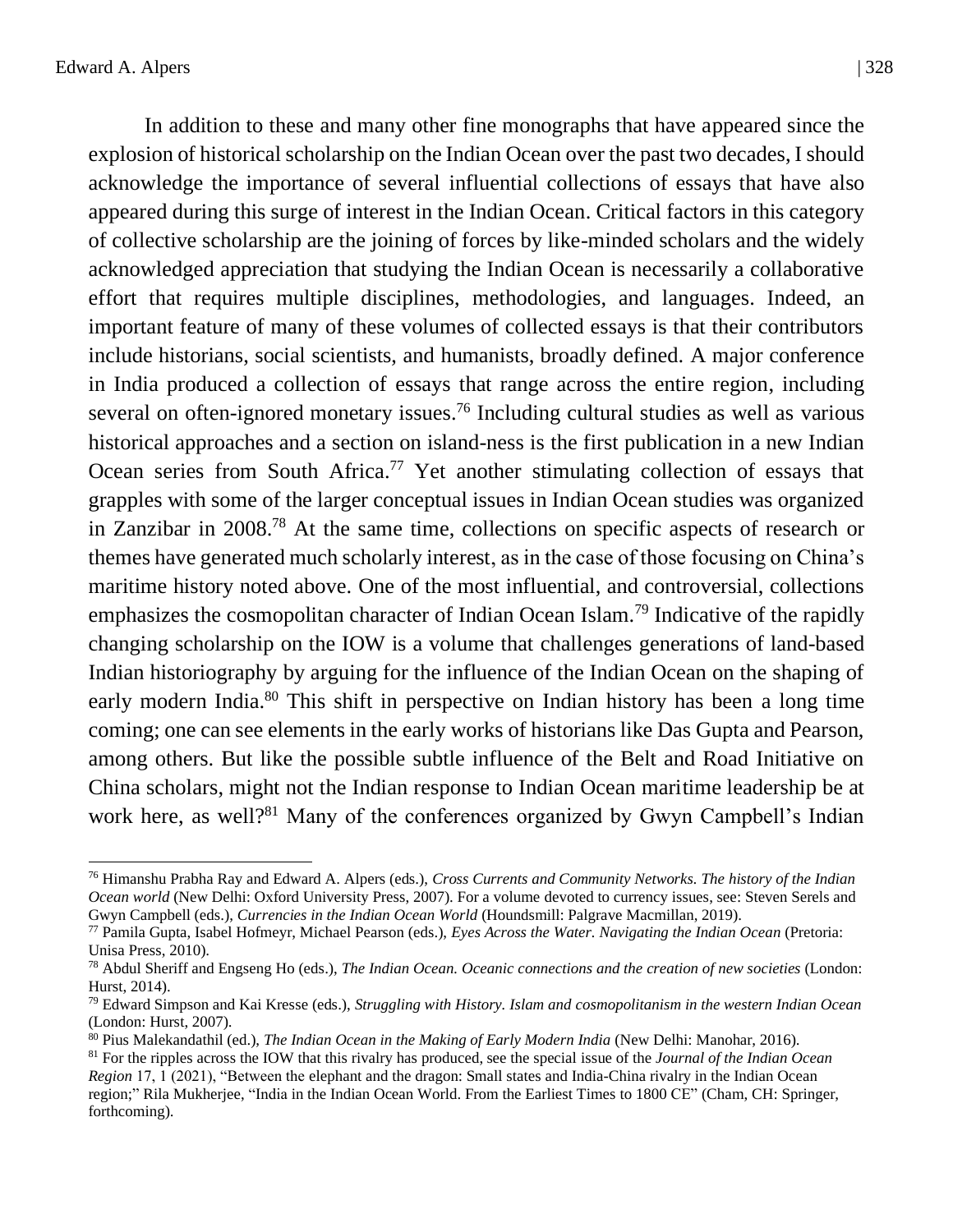Ocean World Centre at McGill University in Montréal, Canada have produced specific theme volumes that include much fascinating material that is published in an Indian Ocean World Series by Palgrave Macmillan. Some of these address familiar topics like trade and networks of connectivity, although often in innovative ways, as in the case of animal trade.<sup>82</sup> Ohers raise novel themes such as medicine, islands, knowledge, and disease.<sup>83</sup> Ohio University Press is home to a parallel Indian Ocean series that also includes both individual monographs, like Series Editor Richard Allen's survey on the European slave trade noted previously and two important collections of essays. The first of these brings together historians and archaeologists to explore both methodological and historical linkages; the second examines one of the principal commodities of Indian Ocean trade pearls—from a number of sites and perspectives.<sup>84</sup> An emerging area of scholarly focus, one that also engages with contemporary politics on a global scale, is cultural heritage. Valuable volumes of essays have been edited by now familiar Indian Ocean hands Himanshu Prabha Ray, Burkhard Schnepel, and Tansen Sen.<sup>85</sup> Finally, I want also to mention an important collection of essays on slavery and slave trade in the Indian Ocean World that is published in French and is sometimes overlooked in an overwhelmingly Anglophone Indian Ocean literature. Apart from its many individual case studies, this

<sup>82</sup> Among these, see: Michael Pearson (ed.), *Trade, Circulation, and Flow in the Indian Ocean World* (Houndsmill, Basingstoke: Palgrave Macmillan, 2015); Campbell (ed.), *Early Exchange between Africa and the Wider Indian Ocean World*; Pedro Machado, Sarah Fee, and Gwyn Campbell (eds.), *Textile Trades, Consumer Cultures, and the Material Worlds of the Indian Ocean* (Houndsmill: Palgrave Macmillan, 2018); Angela Schottenhammer (ed.), *Early Global Interconnectivity across the Indian Ocean World*, Vol. I, "Commercial structures and exchanges" (Houndsmill: Palgrave Macmillan, 2019); Martha Chaiklin, Philip Gooding, Gwyn Campbell (eds.), *Animal Trade Histories in the Indian Ocean* (Cham, CH: Palgrave Macmillan, 2020).

<sup>83</sup> Anna Winterbottom and Facil Tesfaye (eds.), *Histories of Medicine and Healing in the Indian Ocean World*, 2 volumes (Houndsmill: Palgrave Macmillan, 2016); Burkhard Schnepel and Edward A. Alpers (eds.), *Connectivity in Motion. Island hubs in the Indian Ocean World* (Houndsmill: Palgrave Macmillan, 2018); Sara Keller (ed.), *Knowledge and the Indian Ocean. Intangible networks of western India and beyond* (Houndsmill: Palgrave Macmillan, 2019); Angela Schottenhammer (ed.), *Early Global Interconnectivity across the Indian Ocean World*, Vol. II, "Exchange of ideas, religions, and technologies" (Houndsmill: Palgrave Macmillan, 2019); Gwyn Campbell and Eva-Maria Knoll (eds.), *Disease Dispersion and Impact in the Indian Ocean World* (Houndsmill: Palgrave Macmillan, 2020).

<sup>84</sup> Krish Seetah (ed.), *Connecting Continents. Archaeology and history in the Indian Ocean World* (Athens: Ohio University Press, 2018); Pedro Machado, Steve Mullins, and Joseph Christensen (eds.), *Pearls, People, and Power. Pearling and Indian Ocean worlds* (Athens: Ohio University Press, 2020). See also the forthcoming Ohio University Press volume coedited by Burkhard Schnepel and Julia Verne on "Cargoes in motion—materiality and connectivity in the Indian Ocean."

<sup>85</sup> Himanshu Prabha Ray (ed.), *Bridging the Gulf: Maritime cultural heritage of the western Indian Ocean* (New Delhi: Manohar, 2016); Burkhard Schnepel and Tansen Sen (eds.), *Travelling Pasts: The politics of cultural heritage in the Indian Ocean world* (Leiden: Brill, 2019). For background, see: Jonathan R. Walz and Sunil Gupta, "Report on the first conference on Indian Ocean heritage: Indian Ocean heritage, an emerging concept, organized by the French Ministry of Cultural Affairs and its affiliates, in Saint-Denis, Réunion, 2-4 November 2011," *Journal of Indian Ocean Archaeology*, 7 (2011), 122-8.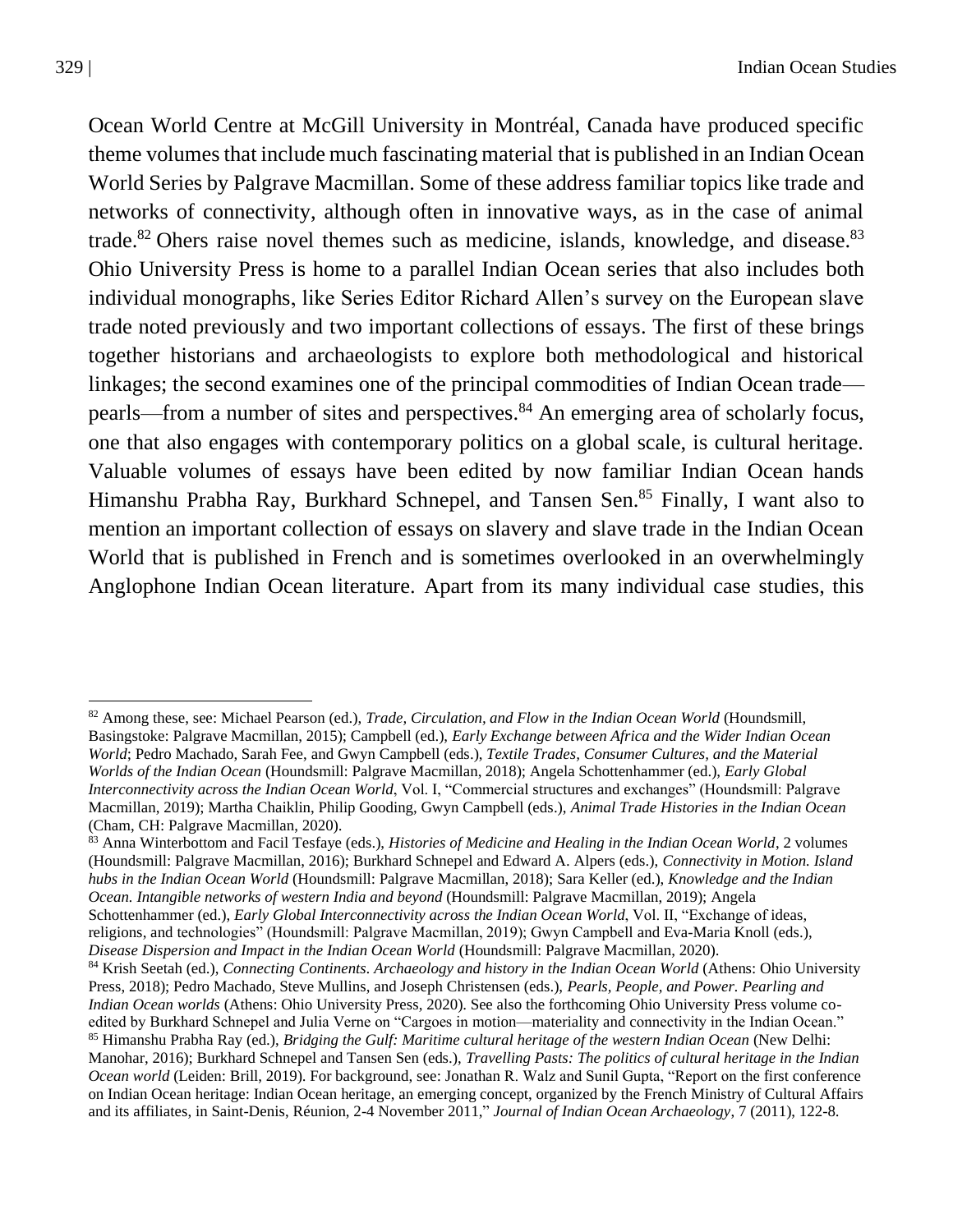volume is graced by two outstanding overview chapters by one of its editors, Henri Médard.<sup>86</sup>

## **CHARACTERISTICS AND CHALLENGES OF MODERN HISTORIOGRAPHY: HOW TO ORGANIZE OUR THINKING?**

Any historian who ventures to work on the IOW must recognize at once that it is a multilingual space and that the sources for understanding its past are both scattered and, in many cases, still to be discovered. Indeed, for inhabitants of the historic IOW, heteroglossia was arguably the norm, rather than the exception. In addition to the many languages—ancient and modern, Asian, African, and European—that might be consulted, other sources upon which the historian draws include archaeology, historical linguistics, ethnography, and genetics. These sources are by no means evenly distributed: for example, there is a much richer archaeological record for the Swahili coast than for insular Southeast Asia. Imaginative literature and oral tradition may also be valuable sources depending on the time and place being studied.

Having presented what I consider to be a body of important works, mostly by historians, on the IOW, I now want to explore larger questions of definition and conceptualization as they might help to shape our future thinking. At the time of this writing, in fact, there is a virtual explosion of webinars and online conferences that are pushing the limits of Indian Ocean Studies in most promising ways. There are also a number of new institutional initiatives devoted to Indian Ocean Studies that are taking shape across the globe. But before I turn to these, let me say something about the various ways in which historians have sought to organize our thinking about the Indian Ocean world.

Among first order concerns have been effort to define the spatial dimensions of the IOW, quite apart from the larger question of how far the Indian Ocean extends. The most fertile of these imaginings has been Mike Pearson's notion of littoral society, which he first proposed in 1985 and reconsidered in a characteristically thought-provoking way in 2006.<sup>87</sup> Pearson argued that these seaward-looking societies shared more in common with

<sup>86</sup> Henri Médard, Marie-Laure Derat, Thomas Vernet, Marie Pierre Ballarin (eds.), *Traites et Esclavages en Afrique Orientale et dans l'Océan Indien* (Paris: Karthala, 2013); 31-118 for Médard's chapters. For another rich collection of essays in French, see : Norbert Dodille (ed.), *Idées et Représentations Coloniales dans l'Océan Indien* (Paris: Presses de l'Université Paris-Sorbonne, 2009).

<sup>87</sup> Michael Pearson, "Littoral society: The case for the coast," *The Great Circle*, 7, 1 (1985), 1-8, reprinted in Pearson, *The World of the Indian Ocean*, Chapter VI; Michael Pearson, "Littoral society: The concept and the problems," *Journal of World History*, 17, 4 (2006), 353-73. For a more detailed discussion of how Pearson's ideas about littoral society evolved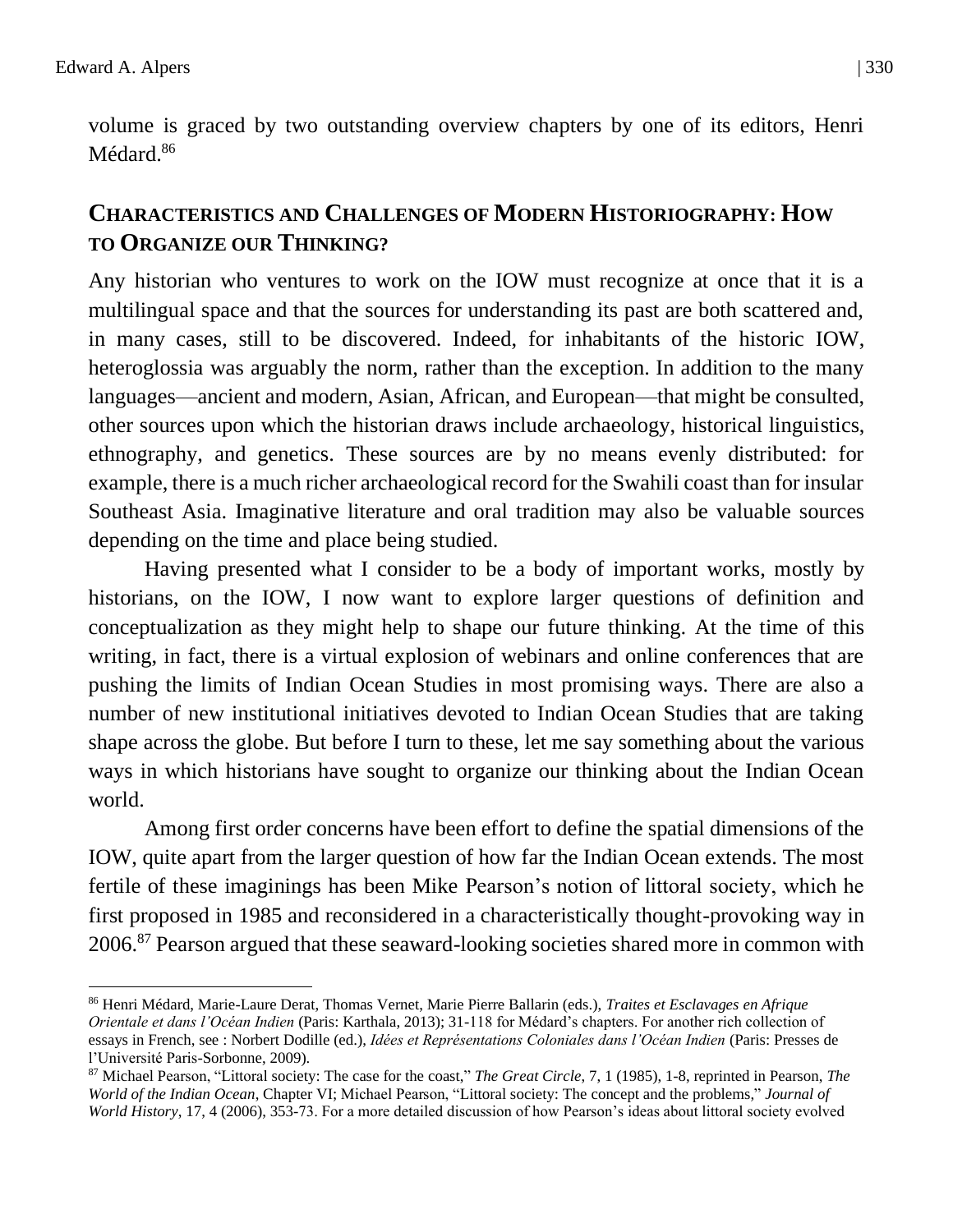each other than they did with those communities in their continental hinterlands, although his later essay complicates this fundamental concept. Nevertheless, the idea of 'littoral society' has unquestionably taken hold among historians of the IOW, myself included.<sup>88</sup> Both Ken McPherson and Sugata Bose have suggested broad concepts for understanding the IOW that move away from notions of land-based civilizations that Chaudhuri emphasized. McPherson preferred the idea of 'culture zones' with boundaries that featured a 'porous frontier.'<sup>89</sup> Bose suggests the equally useful idea of the IOW as an 'interregional arena' for studying this vast world region.<sup>90</sup>

A different way to approach the IOW is to think beyond the monsoon cycle to incorporate other environmental factors and their human interactions, as Campbell does in his history of Indian Ocean Africa. Sheriff includes a valuable analysis of regional geographies in his book on dhow cultures, where he emphasizes the distinct, yet complementary zones of the Swahili coast, what he calls 'the intermediate desert zone,' and the western Indian seaboard.

Periodization is another tried and true organizing principle that continues to exercise historians. Although his intellectual inspiration for *Trade and Civilisation in the Indian Ocean* was Fernand Braudel's monumental history of the Mediterranean Sea, Braudel's concept of *longue durée* receives only brief mention by Chaudhuri, who begins his study with the rise of Islam.<sup>91</sup> Whereas Pearson and I write about the deep history of the IOW in our general texts, and Gwyn Campbell begins his study of 'early times' in Indian Ocean Africa as far back as c.300 BCE, the undoubted champion of a detailed approach to the distant past of the IOW is Philippe Beaujard. Still, few seek to cover the whole span of historical experience from such early eras into the current era. In my own case, capturing this period was certainly the most challenging chapter for me to write.

More immediate to many historians are the finer questions of periodization that help us to define critical historical transitions. Clearly, the rise of Islam and the coming of the Portuguese and their successors are widely understood to be such important transitions, but how best to define such amorphous and mutable terms as 'ancient' and 'medieval,' or

over these two decades, see: Edward A. Alpers, "From littoral to ozone: On Mike Pearson's contributions to Indian Ocean history," *Journal of Indian Ocean World Studies*, 2 (2018): 12-24.

<sup>88</sup> Edward A. Alpers, "Littoral society in the Mozambique Channel," in *Cross Currents*, eds. Ray and Alpers, 123-141, reprinted in Edward A. Alpers, *East Africa and the Indian Ocean* (Princeton: Markus Wiener, 2009), 167-80, 230-4. <sup>89</sup> McPherson, *The Indian Ocean*, 3-8.

<sup>90</sup> Sugata Bose, "Space and time on the Indian Ocean rim: Theory and history," in *Modernity and Culture from the Mediterranean to the Indian Ocean*, eds. Leila Tarazi Fawaz and C.A. Bayly (New York: Columbia University Press, 2002), 365-87, which is re-worked as the first chapter in his *A Hundred Horizons*, 1-35.

<sup>91</sup> Chaudhuri, *Trade and Civilisation*, 1-2, 21.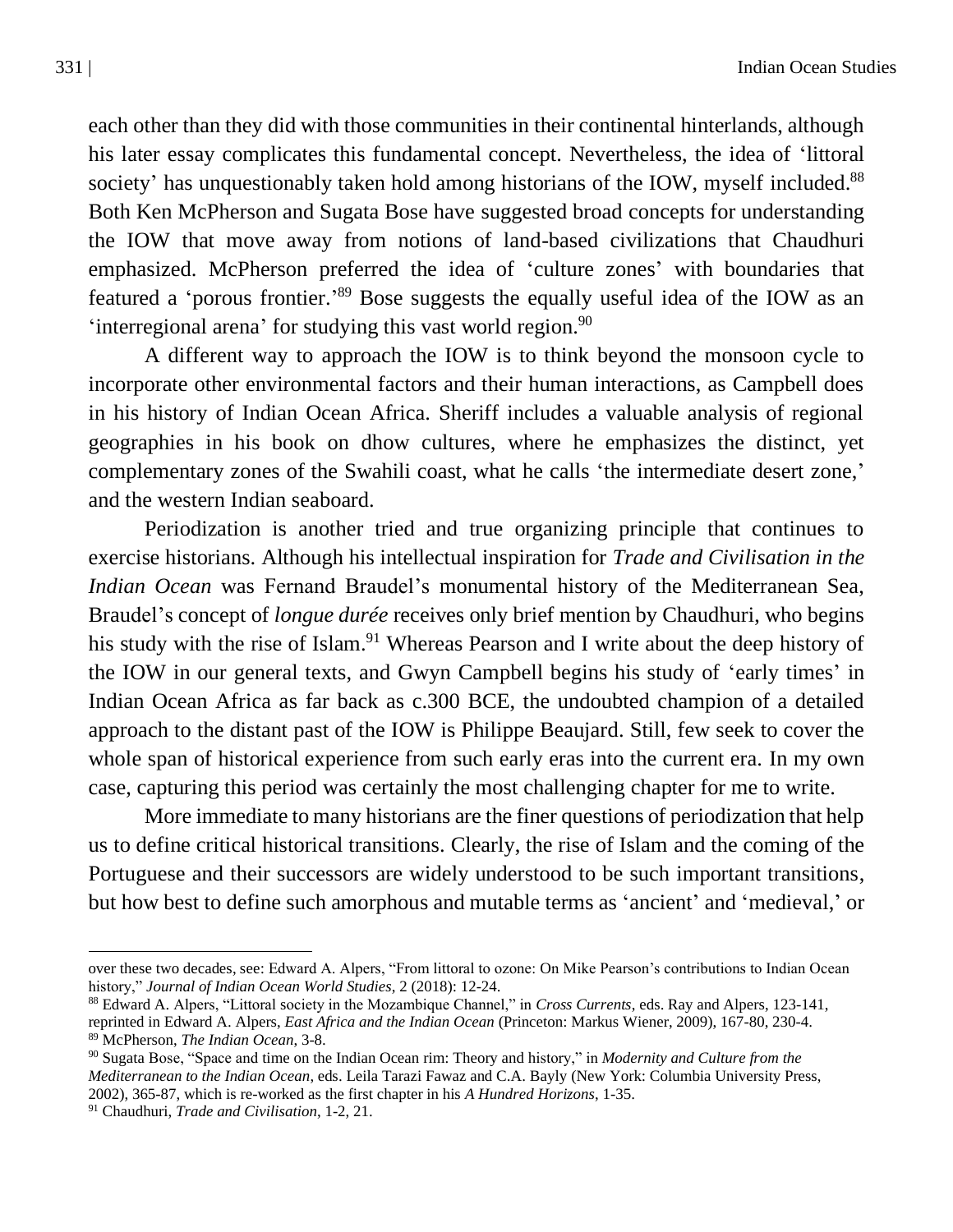'premodern,' and 'modern,' in an Indian Ocean context? Do such temporal categories

speak to each other, facilitate or hinder understanding? For example, Campbell argues vigorously against the notion of 'early modern' in an IOW context because of its subordination to European periodization categories.<sup>92</sup> Or does it make better analytical sense to think of a 'long eighteenth century,' as Prasannan Parthasarathi and Giorgio Riello contend, rather than a 'long nineteenth century,' as I have suggested?<sup>93</sup>

One of the most persistent tropes for thinking about the IOW is cosmopolitanism, which has many academic adherents. To be sure, there are many cosmopolitan features across the IOW, most notably as they pertain to urban areas. But as I have written elsewhere, I am skeptical of applying cosmopolitanism as an all-encompassing theory or even rubric to the entire region across all time and space.<sup>94</sup> I prefer the less comprehensive, more complicated notion of translocality advocated by geographer Julia Verne, among others.<sup>95</sup> Historian Nile Green advocates a complementary theoretical perspective in heterotopia, by which he envisions the Indian Ocean as an 'arena of difference.'<sup>96</sup> Green has also noted the continuing value of a comparative perspective, which is implicit in much writing on the IOW.<sup>97</sup> Rather than comparison, Sanjay Subrahmanyam's conceit of 'connected histories' has become a powerful organizing principle for many historians in recent years.<sup>98</sup> Still another theoretical model that has attracted much attention from Indian Ocean scholars is network theory. To what extent the strict applicability of this theory, as opposed to a less rigid appreciation of the many different networks that crisscross the IOW, may appeal depends very much on the individual. What each of these competing ideas reveals beyond question is that the Indian Ocean has been and continues to be an

 $92$  Gwyn Campbell, "Africa, the Indian Ocean World and the 'early modern': Historiographical conventions and problems," in *Globalization. Essays in Honour of Anthony Hopkins*, eds. Toyin Falola and Emily Brownell (Durham: Carolina Academic Press, 2011), 81-92, slightly revised version in *Journal of Indian Ocean World Studies* 1 (2017), 24-37.

<sup>93</sup> Prasannan Parthasarathi and Giorgio Riello, "The Indian Ocean in the long eighteenth century," *Eighteenth Century Studies*, 48, 1 (2014), 1-19; Edward A. Alpers, *The Indian Ocean in World History*, 98-127.

<sup>94</sup> Edward A. Alpers, "A skeptical approach to Indian Ocean cosmopolitanism," in *Hommage à Philippe Beaujard*, eds. Delphine Burguet, Sarah Fee, and Samuel F. Sanchez (Paris: Hémisphères Editions Maisonneuve Larose, forthcoming). <sup>95</sup> Julia Verne, *Living Translocality: Space, culture and economy in contemporary Swahili trade* (Stuttgart, Fritz Steiner, 2012).

<sup>&</sup>lt;sup>96</sup> Green, "The waves of heterotopia,": 853.

 $97$  Nile Green, "Maritime worlds and global history: Comparing the Mediterranean and Indian Ocean through Barcelona and Bombay," *History Compass*, 11, 7 (2013), 513-23. See also: Isabel Hofmeyr, "African history and global studies: A view from South Africa," *The Journal of African History*, 54, 3 (2013), 341-49.

<sup>98</sup> Sanjay Subrahmanyam, "Connected histories: Notes towards a reconfiguration of early modern Eurasia," *Modern Asian Studies*, 31, 3 (1997): 735-62; Sanjay Subrahmanyam, *Explorations in Connected History: Tagus to the Ganges* and *explorations in connected history: Mughals and Franks* (Delhi: Oxford University Press, 2005).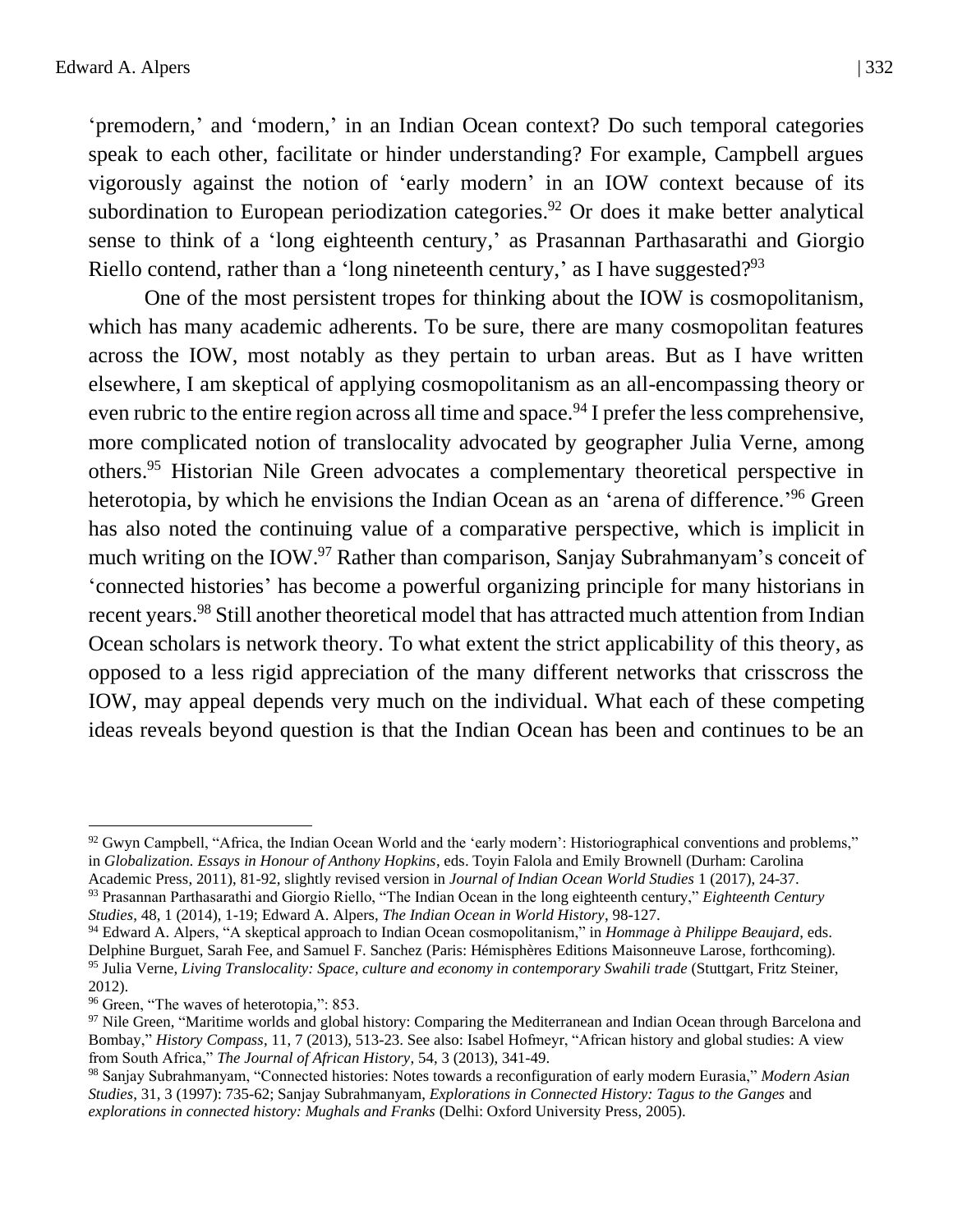historical space that evokes serious thought by those who seek to understand its past and present.<sup>99</sup>

#### **LINGERING QUESTIONS AND WAYS AHEAD**

Mobility and connectivity in many guises continue to dominate Indian Ocean Studies. Whether conceived of under the rubrics of trade, commodity history, diaspora, or sacred geography and pilgrimage, these themes remain constant features of IOW historiography. The overwhelming majority of these studies, however, continue to be androcentric, largely because the sources for Indian Ocean history emphasize the role of men in commerce and religion. Nevertheless, studies of both the African and Indian diasporas have not ignored a more gendered perspective that includes women.<sup>100</sup> Recent and forthcoming work by Hollian Wint on Gujarat merchant families in East Africa represents a pioneering venture in gendered history.<sup>101</sup> Still, teasing out the history of women in the IOW remains a challenge that may best be pursued through the collection of life histories.

What is most encouraging about the future of Indian Ocean Studies is the recent, and growing, emergence of new centers of scholarly activity and venues for the exchange of ideas. All of these reflect the initiative of individual scholars and their ability to raise funds from within their universities and extramural funding agencies. Currently, the bestestablished academic centers are the Indian Ocean World Centre (IOWC) at McGill University in Montréal, Canada and the AEGIS Collaborative Research Group Africa in the Indian Ocean Network at Roskilde University, Denmark.<sup>102</sup> Under the energetic leadership of Gwyn Campbell and Preben Kaarsholm, respectively, one hopes that these centers will continue to flourish institutionally beyond the tenures of their current

<sup>99</sup> Thomas McDow and I are currently writing a primer for teaching Indian Ocean world history for Duke University Press that seeks to raise these kinds of questions pedagogically.

<sup>100</sup> See, for example: Behnaz A. Mirzai, *A History of Slavery and Emancipation in Oran, 1800-1929* (Austin: University of Texas Press, 2017), esp. 114-122; Helene Basu, "A gendered Indian Ocean site: Mai Mishra, African spirit possession and Sidi women in Gujarat," in *Journeys and Dwellings. Indian Ocean Themes in South Asia*, ed. Helene Basu (Hyderabad: Orient Longman, 2008), 227-55; Purnina Mehta Bhatt, *The African Diaspora in India: Assimilation, change and cultural survivals* (London: Routledge, 2018), 100-7; Marina Carter, *Lakshmi's Legacy: The testimonies of Indian women in 19th century Mauritius* (Rose-Hill, Mauritius: Editions de l'Océan Indien, 1994); Sue Peabody, *Madeleine's Children: Family freedom, and lies in France's Indian Ocean colonies* (New York: Oxford University Press, 2017); Kalpana Hiralal, "Voices and memories of indentured women in Natal," *African Economic History*, 48, 1 (2020), 74-90.

<sup>101</sup> Hollian Wint, "Keeping it in the family? Her- and his-stories among Gujarati business communities in the nineteenth century Indian Ocean," in *Perspectives of Female Researchers: Interdisciplinary approaches to the study of Gujarati identities*, eds. Sharmina Mawani and Anjoom A. Mukadam (Berlin: Logos Verlag Berlin, 2016), 173-88.

<sup>102</sup> <https://indianoceanworldcentre.com/> an[d https://www.aegis-eu.org/thematic-groups/collaborative-research-group-africa](https://www.aegis-eu.org/thematic-groups/collaborative-research-group-africa-indian-ocean)[indian-ocean,](https://www.aegis-eu.org/thematic-groups/collaborative-research-group-africa-indian-ocean) also [https://typo3.ruc.dk/Institutter/Institut-for-Samfundsvidenskab-og-Erhverv-](https://typo3.ruc.dk/Institutter/Institut-for-Samfundsvidenskab-og-Erhverv-%28ISE%29/Forskning/Store-projekter/Afsluttede-projekter/Indian-Ocean-Network)

[<sup>%28</sup>ISE%29/Forskning/Store-projekter/Afsluttede-projekter/Indian-Ocean-Network](https://typo3.ruc.dk/Institutter/Institut-for-Samfundsvidenskab-og-Erhverv-%28ISE%29/Forskning/Store-projekter/Afsluttede-projekter/Indian-Ocean-Network) [Accessed: 22 and 24 Feb. 2021].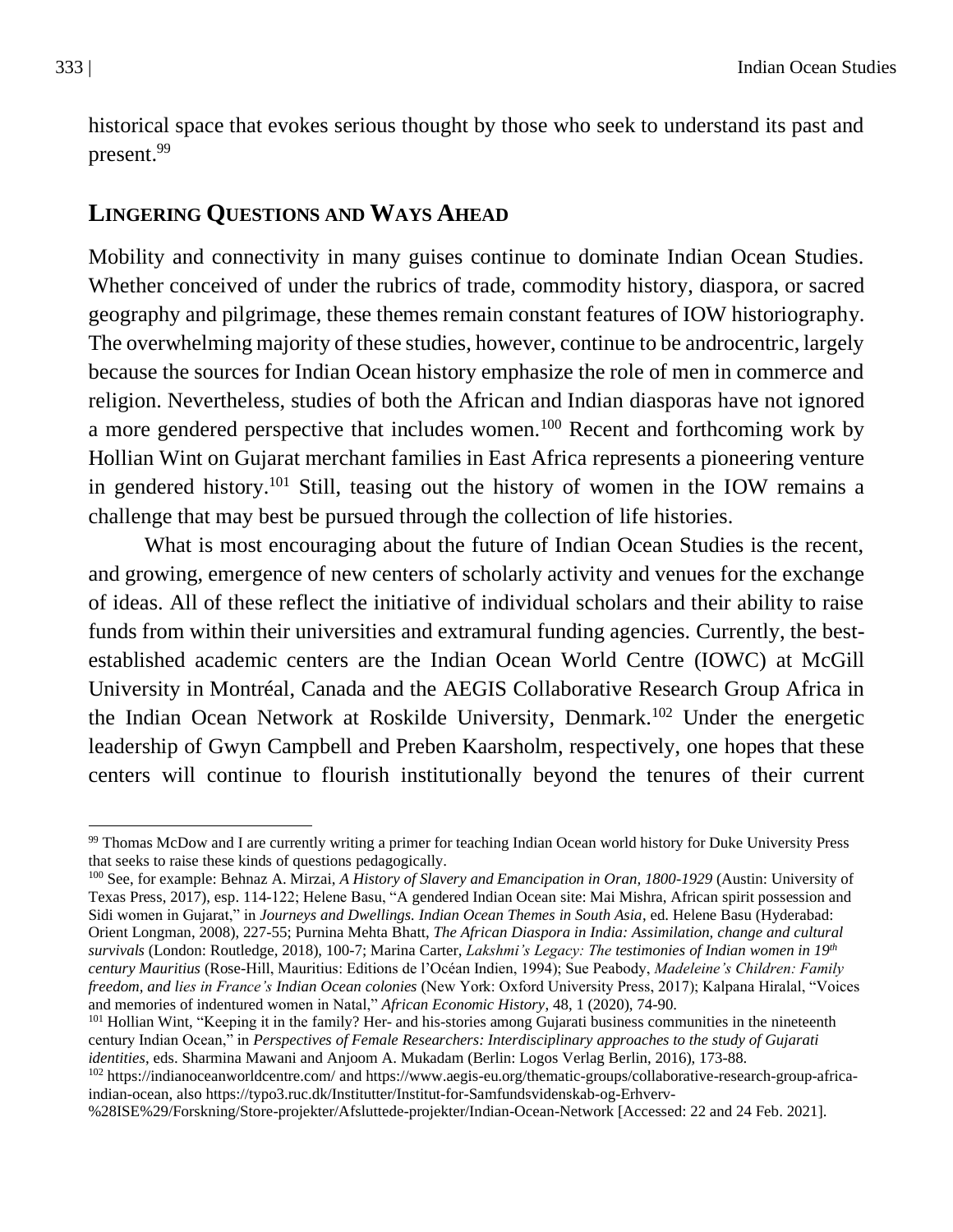directors. Among its activities, the IOWC has since 2017 published *The Journal of Indian Ocean World Studies*. 103

In the case of the five-year project on "Connectivity in Motion: Port Cities of the Indian Ocean" at the Max Planck Fellow Group in Halle University, Germany, the retirement of Burkhard Schnepel from the university has effectively ended its place as a center of Indian Ocean activity, although the newly established Research Centre Indian Ocean at the German University of Technology in Oman promises to become an extension of that initiative.<sup>104</sup> Similarly, the demise of the Zanzibar Indian Ocean Research Institute (ZIORI) following the retirement of Abdul Sheriff was a real loss, although there exists the possibility that the State University of Zanzibar may take up these reins. Another wellestablished location for Indian Ocean scholarship, albeit with a focus on Africa-India interactions, is the Centre for Indian Studies in Africa (CISA) at the University of the Witwatersrand in Johannesburg, South Africa.<sup>105</sup> Contemporary issues are addressed in the *Journal of the Indian Ocean Region*, which has been published since 2005.<sup>106</sup> Information about all of these activities is made available through the Indian Ocean Studies list serve that has been moderated by Iain Walker since 2008.<sup>107</sup>

Sometimes overlooked in the predominant Anglophone world of Indian Ocean scholarship is the important Centre d'Histoire à l'Université de La Réunion, which includes the Centre de Recherches sur les Sociétés de l'Océan Indien (CRESOI) and the Commission Internationale des Historiens de l'Océan Indien.<sup>108</sup> CRESOI supports the publication of two journals that focus on the francophone Indian Ocean: *La Revue Historique de l'Océan Indien* and *Tsingy*. Certainly, the longest established scholarly journal on the IOW in any language, however, is *Études Océan Indien*, which was published by the Institut Nationale des Langues et Civilisations Orientales (INALCO) in Paris from 1982 to 2014.<sup>109</sup>

<sup>103</sup> <https://jiows.mcgill.ca/> [Accessed: 23 Feb. 2021].

<sup>104</sup> <http://rio-heritage.org/> [Accessed: 22 Feb. 2021].

<sup>&</sup>lt;sup>105</sup> <http://cisa-wits.org.za/> [Accessed: 22 Feb. 2021]. See also the older Center for South Asian and Indian Ocean Studies at Tufts University, Medford, Massachusetts, which seems less engaged with the emerging international flurry of activity: [https://as.tufts.edu/csaios/,](https://as.tufts.edu/csaios/) [Accessed: 22 Feb. 2021].

<sup>106</sup> <https://www.tandfonline.com/toc/rior20/current> [Accessed: 19 Apr. 2021].

<sup>107</sup> Indian Ocean Studies [IOSTUDIES@JISCMAIL.AC.UK.](mailto:IOSTUDIES@JISCMAIL.AC.UK)

<sup>108</sup> <https://www.cresoi.fr/> [accessed 22 Feb. 2021].

<sup>109</sup> <https://journals.openedition.org/oceanindien/> [Accessed: 23 Feb. 2021].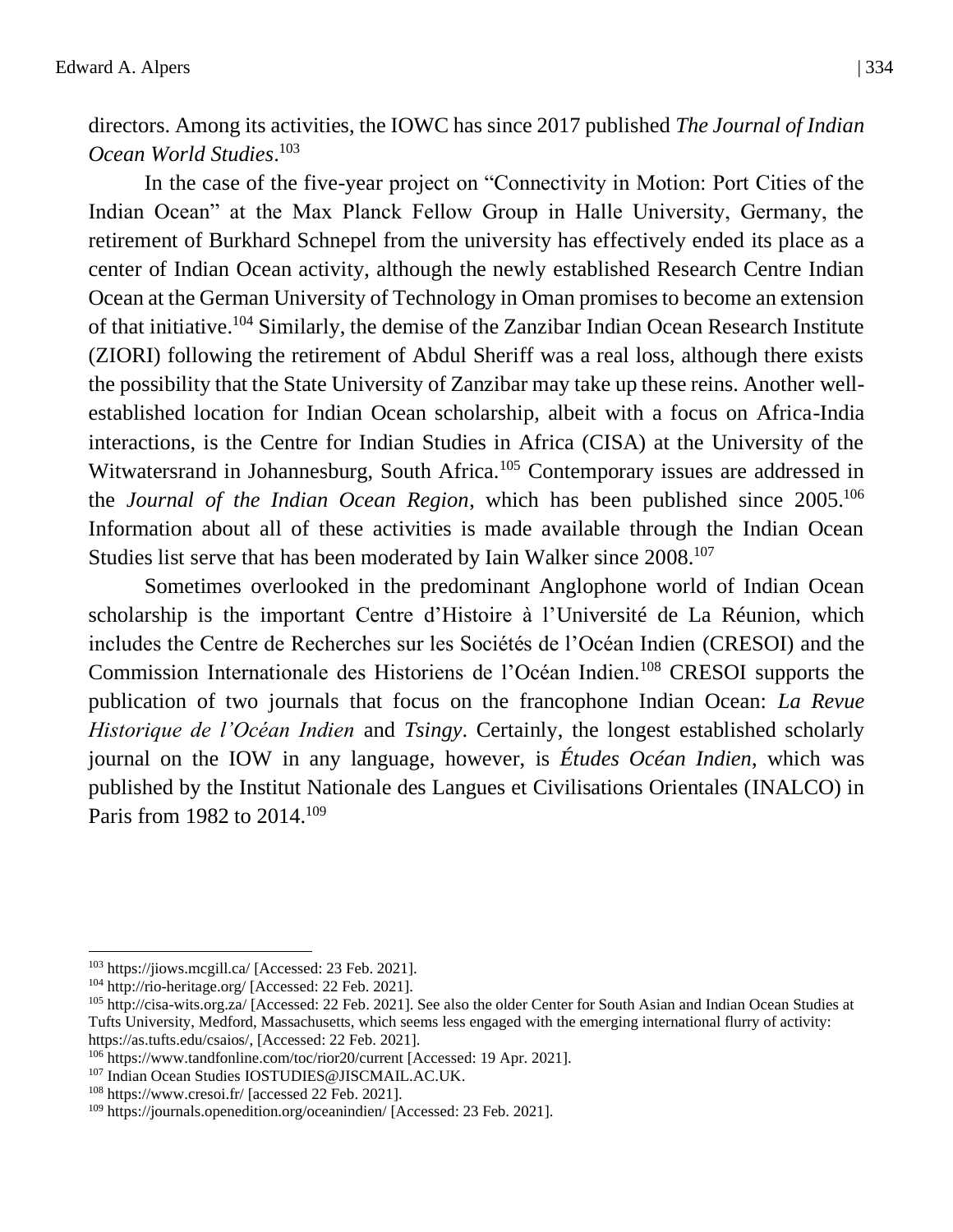More recent initiatives include the Leiden Centre for Indian Ocean Studies and the Indian Ocean Working Group at Georgetown University-Qatar, in Doha.<sup>110</sup> Both sponsor regular lectures, seminars, and conferences. An exciting prospect to establish a regular platform and international organization for Indian Ocean historians was discussed energetically at the three-day Zoom conference on "The Indian Ocean World: Taking Stock, Looking Ahead" that was organized in January 2021 by historians Fahad Bishara (University of Virginia) and Ananya Chakravarti (Georgetown University).<sup>111</sup> To an old hand like myself, this kind of gathering recalls the first ICIOS conferences in Perth. What was most encouraging to me about these well attended Zoom sessions, however, was fact that most of the participants represent the next generation of truly global Indian Ocean scholars.

To be sure, these are not the only recent initiatives in Indian Ocean Studies, while many area studies and disciplinary research centers that are not specifically focused on the Indian Ocean, such as the NYU Shanghai's Center for Global Asia, regularly host lectures and seminars on the IOW.<sup>112</sup> For example, in the last week of March 2021, webinars on "The Black Indian Ocean," "Material Histories of the Indian Ocean World," and "Mondes insulaires de l'océan Indien" were launched, respectively, from San Francisco, George Mason University in Fairfax, Virginia, and the École des Hautes Études en Sciences Sociales in Paris.

As I mentioned previously, the big challenge is to secure solid institutional support for Indian Ocean Studies, so that whatever the shifting interests of extramural funding agencies, there remains a sound base for Indian Ocean Studies in the future. For example, today there is a novel and well-funded initiative on "Transregional Collaboratory on the Indian Ocean" funded by the Andrew E. Mellon Foundation through the Social Science Research Council.<sup>113</sup> While it is primarily intended to encourage research among social scientists on the environment, rather than being aimed towards historians, it serves as a vivid index of the growing importance of the Indian Ocean region in a global context. For this, all scholars of the IOW must be grateful.

<sup>110</sup> <https://www.iias.asia/programmes/leiden-centre-indian-ocean-studies> and

<https://www.qatar.georgetown.edu/research/research-initiatives/faculty-initiatives/indian-ocean-working-group/> [Both accessed: 22 Feb. 2021].

<sup>111</sup> <https://iowconference.org/> [Accessed: 22 Feb. 2021].

<sup>&</sup>lt;sup>112</sup> Another example is the series on "Indian Ocean Currents" organized in 2021at the University of North Carolina at Greensboro. Tansen Sen reminds me, too, that there is great interest and research activity in Indian Ocean Studies in both China and Japan.

<sup>113</sup> [https://www.ssrc.org](https://www.ssrc.org/) [Accessed: 20 Apr. 2021].